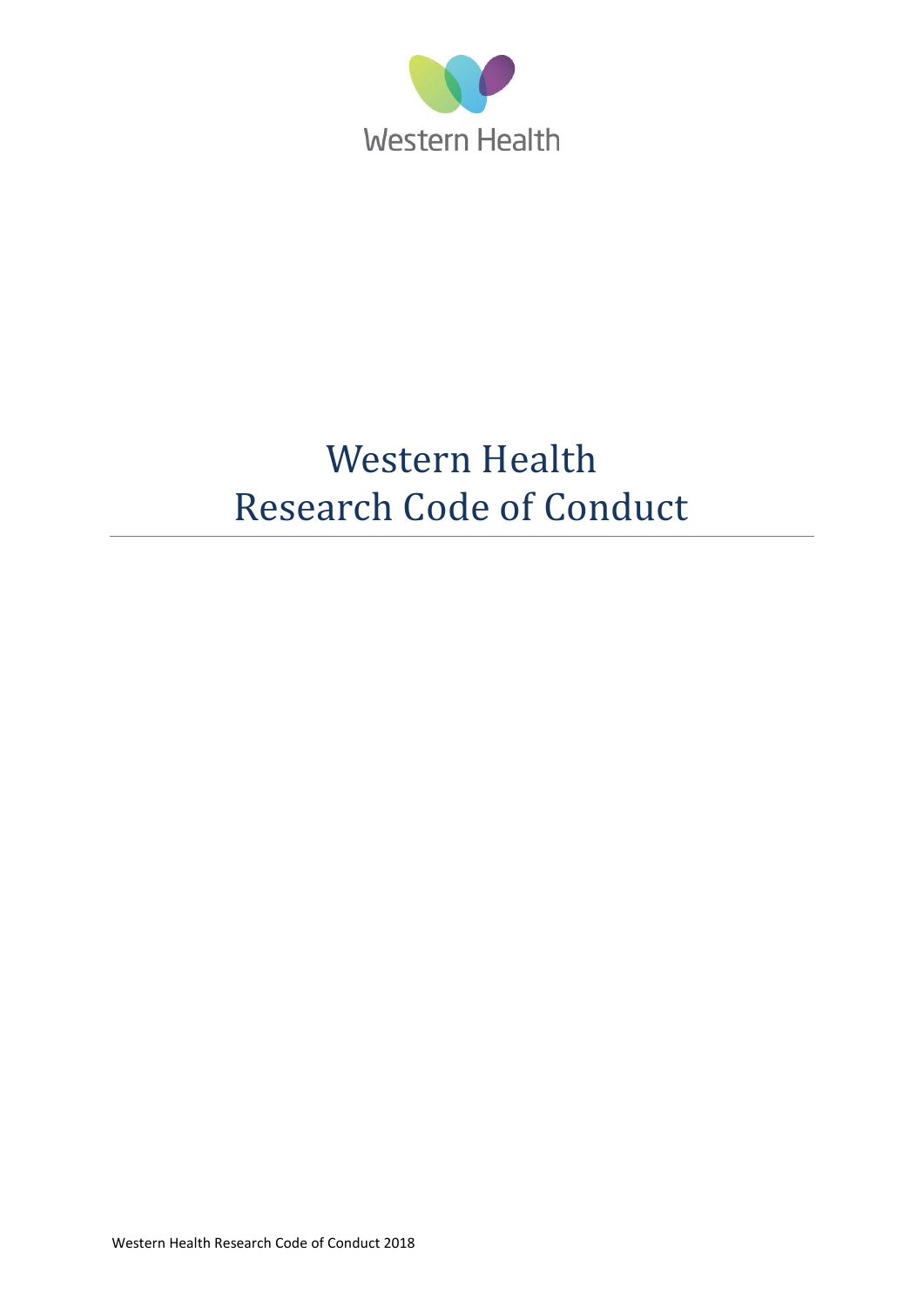## **Table of Contents**

| $\mathbf{1}$   |       |           |  |
|----------------|-------|-----------|--|
|                | 1.1   |           |  |
|                | 1.2   |           |  |
|                | 1.3   |           |  |
|                | 1.4   |           |  |
|                | 1.4.1 |           |  |
|                | 1.5   |           |  |
|                | 1.6   |           |  |
|                | 1.7   |           |  |
|                | 1.8   |           |  |
| $\overline{2}$ |       |           |  |
|                | 2.1   |           |  |
|                | 2.2   |           |  |
|                | 2.3   |           |  |
|                | 2.3.1 |           |  |
|                | 2.3.2 |           |  |
|                | 2.4   |           |  |
|                | 2.5   |           |  |
|                | 2.6   |           |  |
|                | 2.7   |           |  |
| 3              |       |           |  |
|                | 3.1   |           |  |
|                | 3.2   |           |  |
|                | 3.3   | Procedure |  |
|                | 3.3.1 |           |  |
|                | 3.3.2 |           |  |
|                | 3.3.3 |           |  |
|                | 3.3.4 |           |  |
|                | 3.3.5 |           |  |
|                | 3.4   |           |  |
|                | 3.4.1 |           |  |
|                | 3.5   |           |  |
|                | 3.5.1 |           |  |
|                | 3.5.2 |           |  |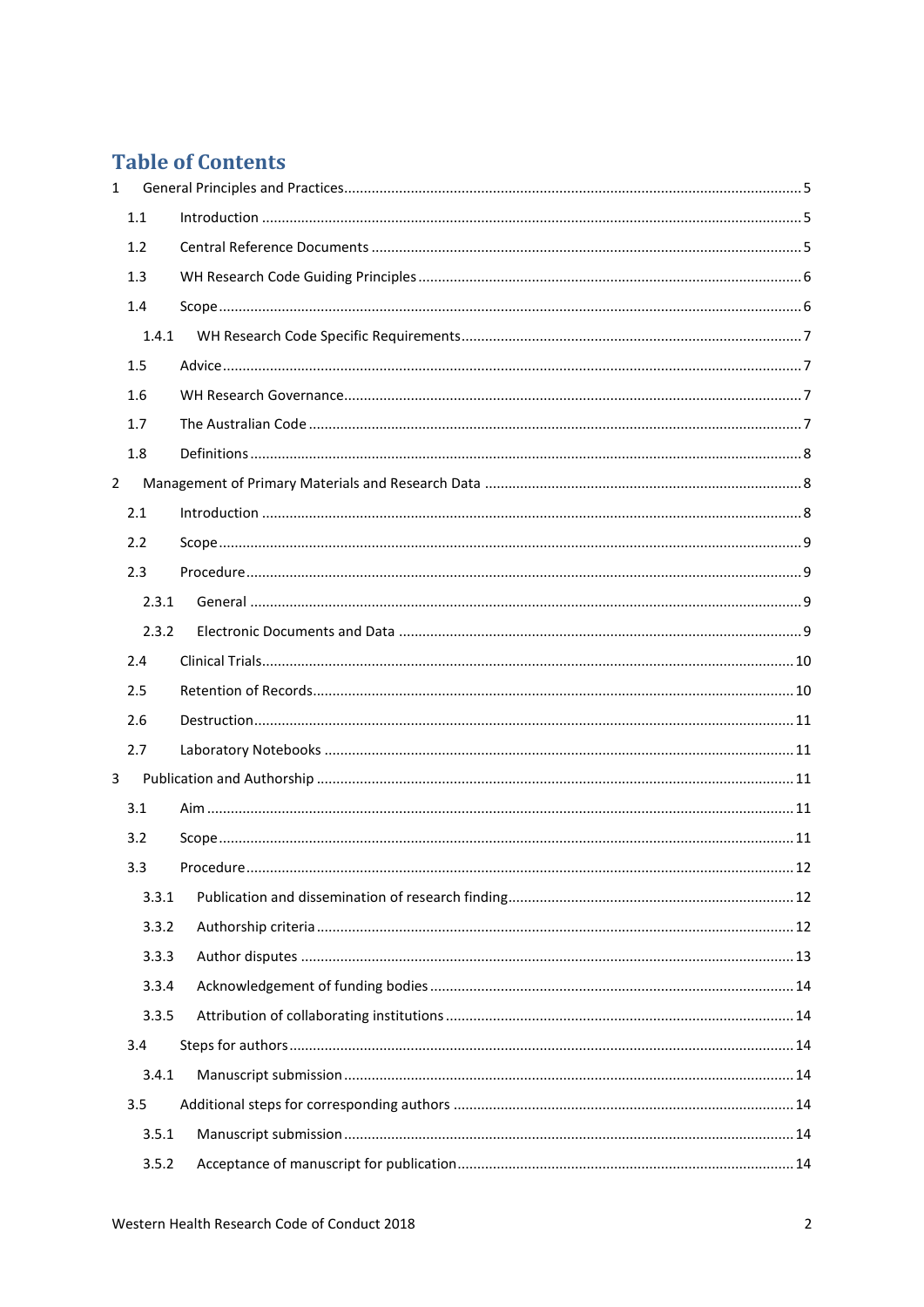|                | 3.6   |                                                                                       |      |
|----------------|-------|---------------------------------------------------------------------------------------|------|
|                | 3.7   |                                                                                       |      |
|                | 3.8   |                                                                                       |      |
| $\overline{4}$ |       |                                                                                       |      |
|                | 4.1   |                                                                                       |      |
| 5              |       |                                                                                       |      |
|                | 5.1   |                                                                                       |      |
|                | 5.2   |                                                                                       |      |
|                | 5.3   |                                                                                       |      |
|                | 5.3.1 |                                                                                       |      |
|                | 5.4   |                                                                                       |      |
| 6              |       |                                                                                       |      |
|                | 6.1   |                                                                                       |      |
|                | 6.2   |                                                                                       |      |
|                | 6.3   |                                                                                       |      |
|                | 6.4   |                                                                                       |      |
|                | 6.4.1 |                                                                                       |      |
|                | 6.4.2 |                                                                                       |      |
|                | 6.5   |                                                                                       |      |
|                | 6.6   |                                                                                       |      |
|                | 6.7   |                                                                                       |      |
|                | 6.8   |                                                                                       |      |
| 7              |       | Breaches of the Code, Research Misconduct and Framework for Resolving Allegations  20 |      |
|                | 7.1   |                                                                                       | . 20 |
|                | 7.2   |                                                                                       |      |
|                | 7.3   |                                                                                       |      |
|                | 7.4   |                                                                                       |      |
|                | 7.5   |                                                                                       |      |
|                | 7.5.1 |                                                                                       |      |
|                | 7.5.2 |                                                                                       |      |
|                | 7.5.3 |                                                                                       |      |
|                | 7.5.4 |                                                                                       |      |
|                | 7.6   |                                                                                       |      |
|                | 7.6.1 |                                                                                       |      |
|                | 7.7   |                                                                                       |      |
|                | 7.7.1 |                                                                                       |      |
|                | 7.8   |                                                                                       |      |
|                |       |                                                                                       |      |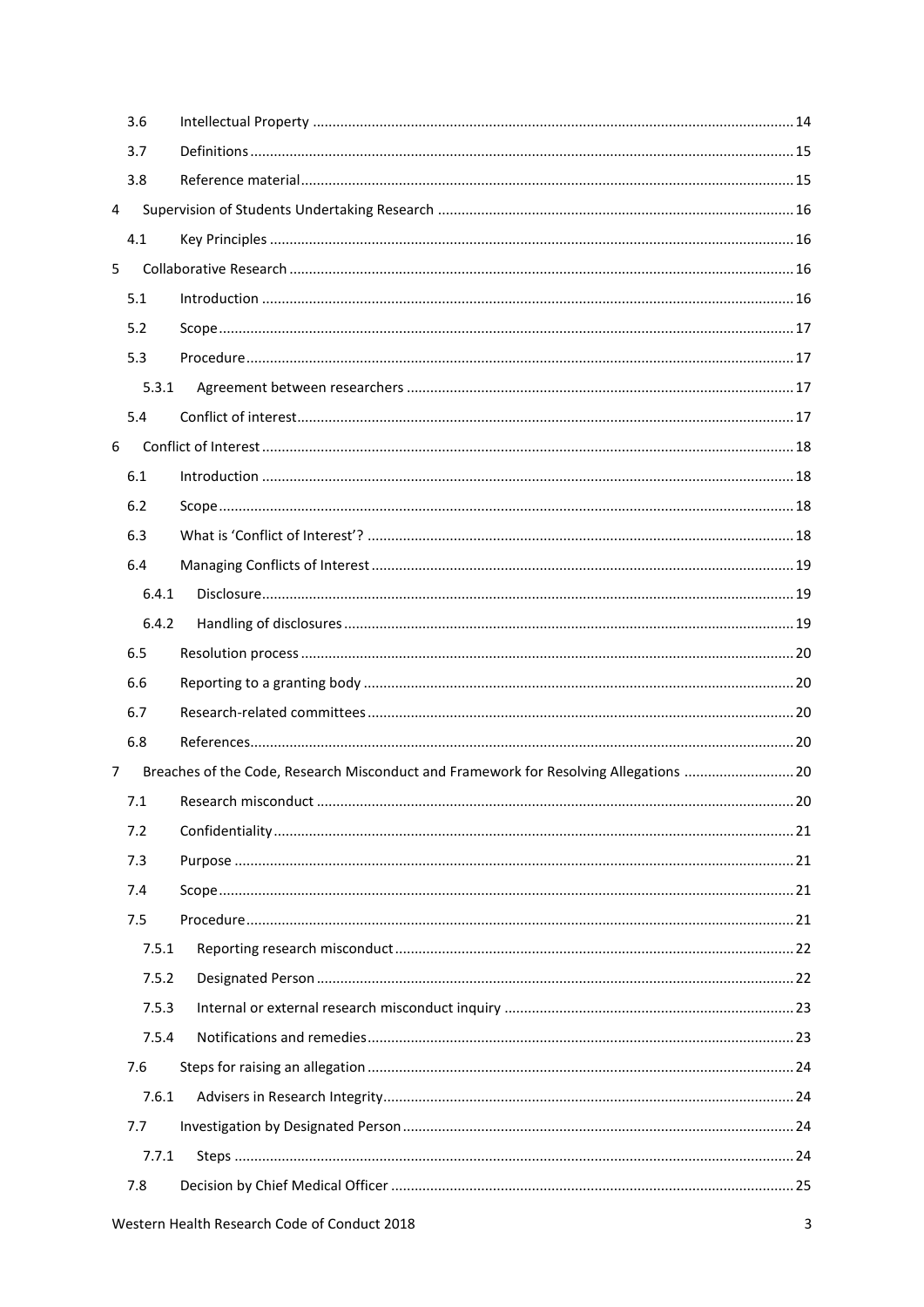|   | 7.9  |                                                                                            |  |
|---|------|--------------------------------------------------------------------------------------------|--|
|   | 7.10 |                                                                                            |  |
|   |      |                                                                                            |  |
| 9 |      |                                                                                            |  |
|   | 9.1  |                                                                                            |  |
|   | 9.2  |                                                                                            |  |
|   | 9.3  | Classification and Requirements For Research Conducted On WH Campuses: Governance Approval |  |
|   |      |                                                                                            |  |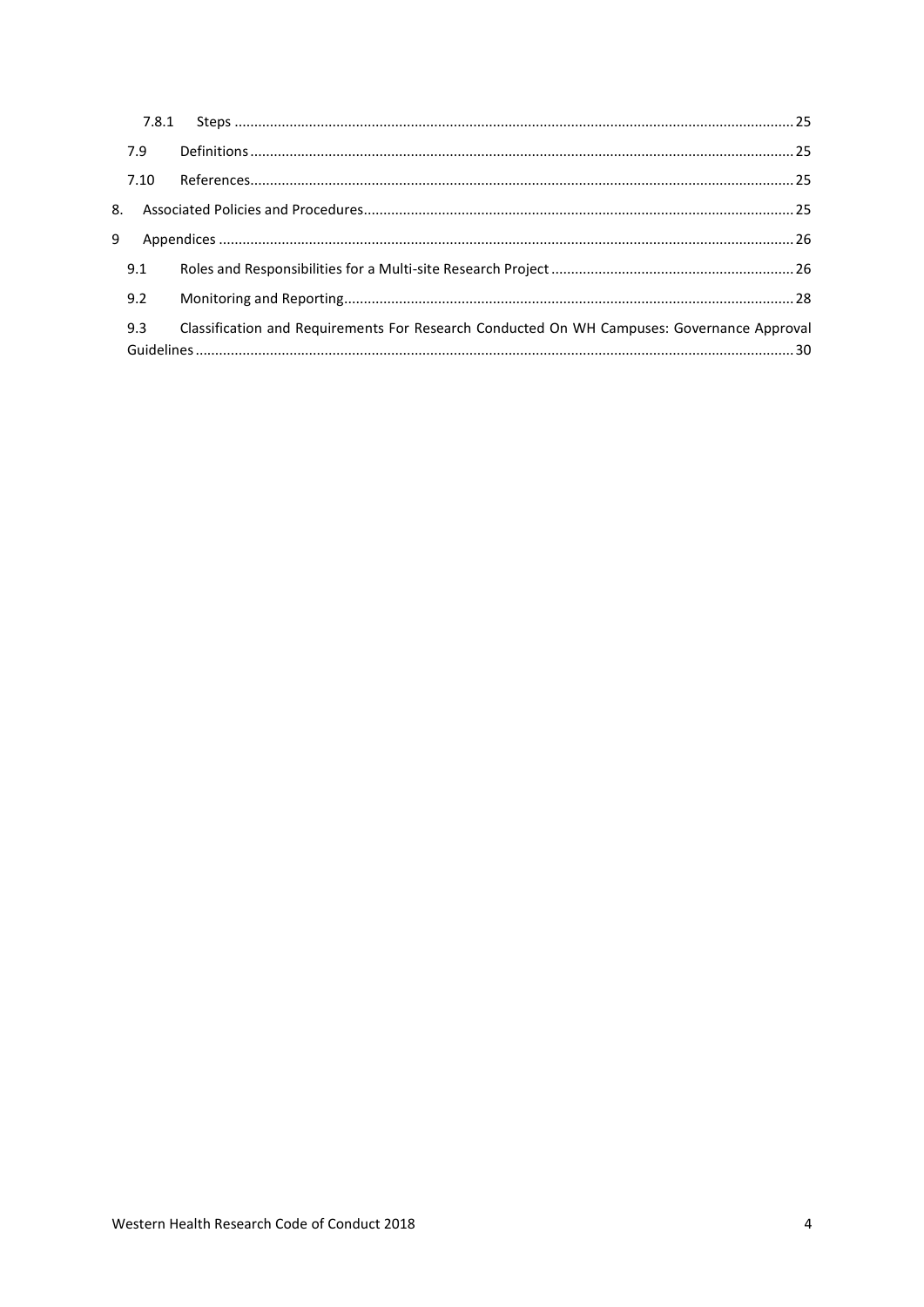## <span id="page-4-0"></span>1 GENERAL PRINCIPLES AND PRACTICES

### <span id="page-4-1"></span>1.1 Introduction

Western Health (WH) is a leading acute tertiary health service engaged in training and education of clinical and allied staff, and in the conduct of research across various disciplines.

Western Health has strong affiliations with a number of academic partners, predominantly the University of Melbourne, Victorian University and Deakin University. The former two academic institutions are exclusive partners of Western Health in the Western Centre for Health Research and Education building (WCHRE). The University of Melbourne also has the Western Clinical School which is located on site within the WCHRE.

Western Health (WH) and its staff are actively engaged in research in their own capacity, or, in partnership and collaboration with other onsite and offsite entities and researchers. WH's onsite academic partners also conduct their own research within the WCHRE or utilise WH facilities and/or access to patients and their data.

This WH Research Code of Conduct (the WH Research Code) outlines the general standards of professional and ethical conduct of staff whilst engaged in research on behalf of WH, or conducting research on WH premises and/or patients and their data. For research conducted by any of the WH academic partners where there is no apparent or foreseeable involvement or impact for Western Health, the Code of Conduct of the academic partner will take precedence over the WH Research Code, except where there are explicit obligations owed to WH in the conduct of such research.

Researchers must ensure that their project has received all applicable ethics and governance approvals prior to the project commencing. Retrospective ethical approval is not possible, and pending on the nature of the research project, failure to obtain appropriate approvals may constitute a breach of the WH Research Code and/or other institutional, legislative and statutory requirements.

Non WH researchers accessing Western Health data must ensure that they have an honorary appointment with WH that allows them to conduct aspects of their research at WH. For all CTN notifiable research, or research involving an intervention on a Western Health patient, the Principal investigator must be an employee of Western Health. Non WH staff of a research team that may be implementing an intervention on a Western Health patient will need to get clearance from the respective WH department in which the intervention would otherwise be provided. These staff must be suitably credentialed and provided with an honorary appointment which meets the requirements of provision 7.8 of the WH Honorary Appointment policy.

In the context described in this document, the term 'research' refers to the original investigation of ideas in order to gain knowledge and make this widely available.

### <span id="page-4-2"></span>1.2 Central Reference Documents

The following documents are central to the operationalization of the WH Research Code of Conduct. These documents will help guide how the WH Research Code of Conduct will be interpreted and inform how certain aspects of this WH Research Code of Conduct are to be enacted.

Namely, the following documents are central to the interpretation and execution of the WH Research Code of Conduct

- **1.** [Australian Code for the Responsible Conduct of Research 2007](https://www.nhmrc.gov.au/guidelines-publications/r39)
- **2.** [National Statement on Ethical Conduct in Human Research \(2007\)](https://www.nhmrc.gov.au/guidelines-publications/e72)
- **3.** [WH Code of Conduct P-GO2.2](http://inside.wh.org.au/policies-procedures-forms/_layouts/WordViewer.aspx?id=/policies-procedures-forms/WHDocuments/Code%20of%20Conduct.doc&DefaultItemOpen=1)
- **4.** [Honorary Appointments OP-HR2.1.3](http://inside.wh.org.au/policies-procedures-forms/_layouts/WordViewer.aspx?id=/policies-procedures-forms/WHDocuments/Honorary%20Appointments.doc&DefaultItemOpen=1)
- **5.** [Reporting of Professional Misconduct OP-HR3.3.3](http://inside.wh.org.au/policies-procedures-forms/_layouts/WordViewer.aspx?id=/policies-procedures-forms/WHDocuments/Reporting%20of%20Professional%20Misconduct.docx&DefaultItemOpen=1)
- **6.** [Disciplinary Procedure: OP-HR5.2.1](http://inside.wh.org.au/policies-procedures-forms/_layouts/WordViewer.aspx?id=/policies-procedures-forms/WHDocuments/Disciplinary%20Procedure.docx&DefaultItemOpen=1)
- **7.** [Intellectual Property and Moral Rights: P-RE2.1](http://inside.wh.org.au/policies-procedures-forms/_layouts/WordViewer.aspx?id=/policies-procedures-forms/WHDocuments/Intellectual%20Property%20and%20Moral%20Rights.doc&DefaultItemOpen=1)
- **8.** [Research and Ethics P-RE1.1](http://inside.wh.org.au/policies-procedures-forms/_layouts/WordViewer.aspx?id=/policies-procedures-forms/WHDocuments/Research%20and%20Ethics.doc&DefaultItemOpen=1)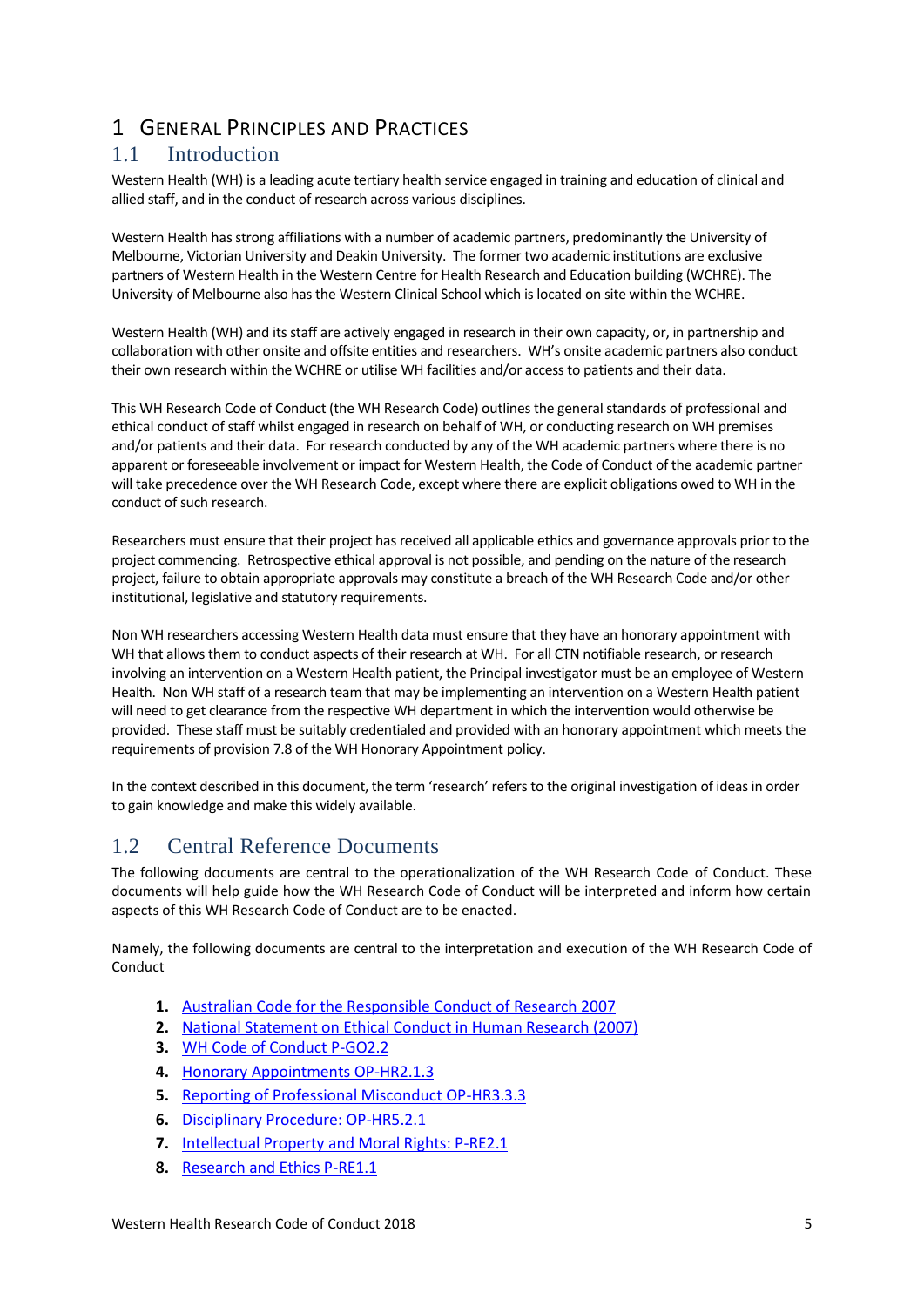All other related references, guidelines and Acts that need to be considered as part of the WH Research Code of Conduct are listed at the end of this document. Awareness of, and adherence to the relevant references, guidelines and Acts will ensure that all research is conducted in accordance with legislative and statutory requirements.

This document may not contain the complete list of all the guidelines that you may need to familiarise yourself with. As such all researchers should familiarise themselves with any additional guidelines and regulatory requirements that are unique to their particular research area or a requirement of their designated employer.

## <span id="page-5-0"></span>1.3 WH Research Code Guiding Principles

While carrying out their roles, staff involved in the conduct of research are responsible for  $-$ 

- i. Ensuring that their research has all the necessary ethical and governance approvals prior to commencing
- ii. Demonstrating intellectual honesty and integrity in proposing, performing and reporting research accurately;
- iii. Maintain adequate documentation to support decisions made;
- iv. Responsible communication of research results;
- v. Transparency in declaring and managing actual or potential conflicts of interest;
- vi. Appropriate acknowledgement of the role of others, and the application of appropriate criteria for determining authorship;
- vii. Good stewardship in sharing resources for research including information;
- viii. Fairness in peer review;
- ix. Respect for human research participants, animals, safety and the environment;
- x. Reporting research misconduct when becoming aware of any unethical behaviour or wrongdoing by any  $emplovee<sup>1</sup>$
- xi. Ensuring that appropriate supervision is afforded to trainee researchers;

All employees conducting research or responsible for it are required to familiarise themselves with the WH Research Code and are personally accountable for acting in accordance with its principles. All employees are responsible for upholding professional and ethical standards, for continually enhancing WH's and/ or their partners reputation through the quality of their work and conduct, and for contributing to sustainable performance and delivering value to stakeholders and the broader Western Community.

## <span id="page-5-1"></span>1.4 Scope

**.** 

This WH Research Code of Conduct (WH Research Code) applies to all WH employees, and other related staff, for their conduct while carrying out their WH research duties, conducting research on WH premises, patients and/or using WH data, or whilst acting on behalf of WH.

This WH Research Code also applies to WH's academic partner employees, students and honorary affiliates while on WH premises under the Terms of any formal Agreement that is in place or any other arrangements as appropriate. For staff with appointments across both WH and any of its academic partners, the manner by which the WH Research Code will be enacted will be through discussions and agreement with the relevant academic partner(s), as deemed appropriate by the matter under consideration.

All WH staff and students engaged in the conduct of research should familiarise themselves with the WH Research Code and also the relevant research Code or guidelines of the institution that they may also hold a partial or honorary appointment with or have a related association or affiliation that may entail them to conduct research on their behalf.

 $^1$  Responsibilities of researchers adapted from the Australian Code for the Responsible Conduct of Research. Part A – Principles and practices to encourage responsible research conduct. [Australian Code](https://www.nhmrc.gov.au/guidelines-publications/r39)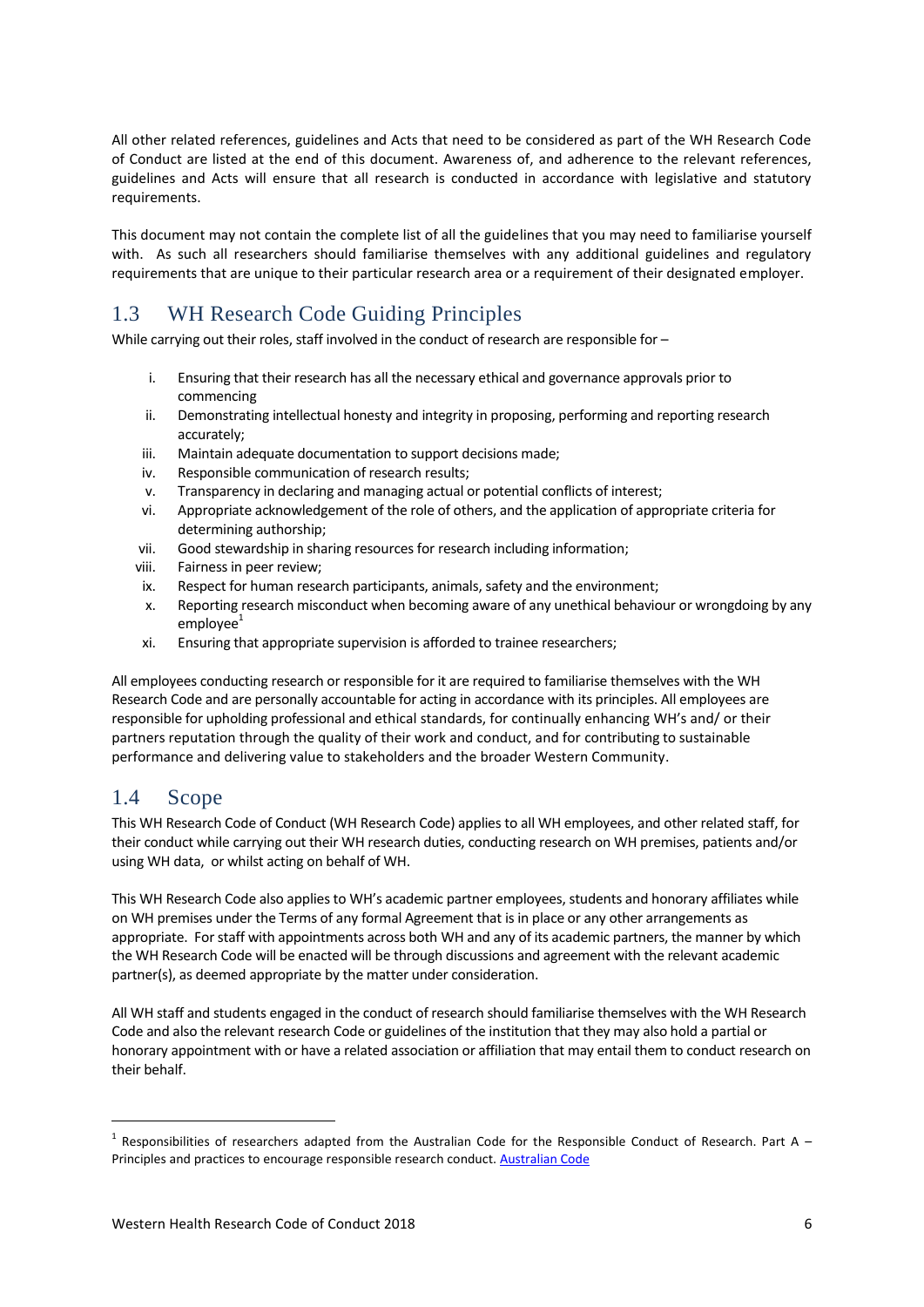#### <span id="page-6-0"></span>**1.4.1 WH Research Code Specific Requirements**

The WH Research Code is underpinned on the "Australian Code for the Responsible Conduct of Research. Part A – Principles and practices to encourage responsible research conduct" which helps guide the responsible conduct of research in Australia. The WH Research Code also takes into consideration WH's own institutional code of conduct requirements and also those of its close affiliated partners and funding bodies such as the University of Melbourne, Victoria University, Deakin University and the NHMRC as deemed appropriate.

The WH Research Code identifies the following specific requirements for staff engaged in the conduct of research at WH:

- Primary Materials and Research Data
- Publication and Authorship
- Supervision of Students Undertaking Research
- Collaborative Research
- Conflict Of Interest
- Breaches of the WH Research Code, Research Misconduct and Allegations
- Intellectual Property
- Requisite Approval and Licenses for Research

It is a requirement that WH staff engaged in the conduct of research familiarise themselves with the WH Research Code and ensure that its provisions are adhered to.

More detailed policies and guidelines pertaining to the abovementioned specific requirements are contained within this, the WH Research Code for Research document.

### <span id="page-6-1"></span>1.5 Advice

Where a researcher or any staff member of WH is in doubt as to the applicability of the provisions of the WH Research Code, or the course of action that should be taken in relation to it, advice should be sought from the Director of Research (DR), Office for Research or Research Program Director. Such advice should be provided in confidence.

If there is doubt about any aspect of an employee's conduct, the detailed WH policies and procedures can be consulted or the matter can be referred to the DR for advice in the first instance, if the Head of Unit or Department is not the appropriate or preferred option.

Breaches of the Code must be reported and will be investigated. Subject to any findings, this may entail disciplinary action.

### <span id="page-6-2"></span>1.6 WH Research Governance

All WH research needs to be conducted in accordance with the WH Research Authorisation and Governance procedures that have been established to afford WH research governance oversight and where applicable Good Clinical Practice (GCP) compliance. These documents and procedures are available on WH inter and intranet and all required documents are available for downloading. The WH Research Governance Officer is available to provide further guidance and assistance with these and other governance matters.

Researchers must ensure that their research has received the necessary ethics and governance approvals prior to commencing their project. Failure to do so will be in breach of the WH Research Code and other institutional, legislative and statutory requirements.

## <span id="page-6-3"></span>1.7 The Australian Code

The *Australian Code for the Responsible Conduct of Research (the Australian Code) (2007)* guides institutions and researchers in responsible research practices and promotes integrity in research for researchers.

The Australian Code guides research staff how to: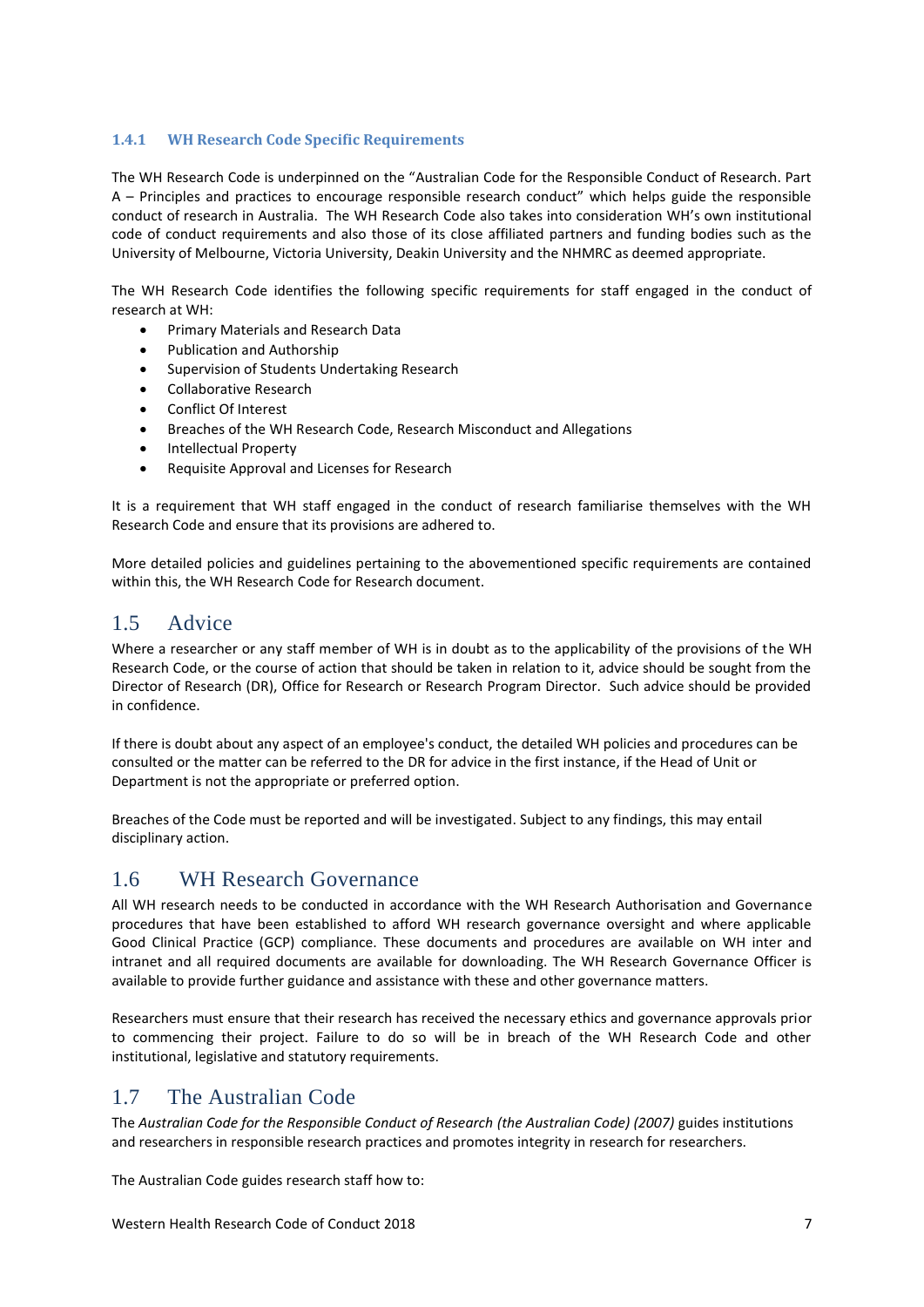- manage breaches of the Code and allegations of research misconduct
- manage research data and materials
- publish and disseminate research findings, including proper attribution of authorship
- conduct effective peer review; and
- manage conflicts of interest

The Australian Code also explains the responsibilities and rights of researchers if they witness research misconduct.

Developed jointly by the National Health and Medical Research Council, the Australian Research Council and Universities Australia, the Australian Code has broad relevance across all research disciplines. It replaces the *Joint NHMRC/AVCC Statement and Guidelines on Research Practice (1997)*.

Compliance with the Australian Code is a prerequisite for receipt of National Health and Medical Research Council funding. Regardless of the source of research funding, Western Health expects all its staff and students to comply with the requirements of both the WH and the Australian Codes.

| <b>ARC</b>                                                           | Australian Research Council (grant funding body)                                                                                                                                                                                                  |
|----------------------------------------------------------------------|---------------------------------------------------------------------------------------------------------------------------------------------------------------------------------------------------------------------------------------------------|
| Australian Code for the<br>Responsible<br>Conduct of Research (2007) | Guide for responsible research conduct in Australia, published by<br>NHMRC and ARC in 2007 and available at: Australian Code A<br>reference for the development of appropriate institutional policies<br>and procedures ("the Code").             |
| <b>National Statement</b>                                            | The National Statement on Ethical Conduct in Human Research,<br>2007 (National Statement) consists of a series of Guidelines made in<br>accordance with the National Health and Medical Research Council<br>Act 1992 (the Act) National Statement |
| Western Health (WH)                                                  | The institution that has created and is responsible for this Code                                                                                                                                                                                 |
| WH Code of Conduct                                                   | Code of Conduct for Researchers on WH Campus.<br>Refer Addendum No/1 : Policy guide P-G02.2                                                                                                                                                       |
| <b>WH Honorary Appointments</b>                                      | Process by which honorary appointment will be made and<br>processed<br>Refer Addendum No/2                                                                                                                                                        |
| WH Reporting of Professional<br>Misconduct                           | Process by which professional misconduct will be reported and<br>managed at Western Health<br>Refer Addendum No/3                                                                                                                                 |
| WH Disciplinary procedure                                            | Procedure defining how disciplinary action will be managed once<br>misconduct is confirmed<br>Refer Addendum No/4                                                                                                                                 |
| WH Intellectual Property and<br><b>Moral Rights</b>                  | How the invention or creation of intellectual property will be<br>managed for research conducted by WH staff<br>Refer Section 3.6                                                                                                                 |

#### <span id="page-7-0"></span>1.8 Definitions

## <span id="page-7-1"></span>2 MANAGEMENT OF PRIMARY MATERIALS AND RESEARCH DATA

### <span id="page-7-2"></span>2.1 Introduction

The responsible conduct of research requires researchers to act in a manner that demonstrates honesty and integrity. This includes proper management and retention of the research data. The purpose of this Policy is to assist researchers to fulfil their responsibilities with respect to the storage and retention of data and records associated with, and arising from, their research activities. The policy requires that durable records are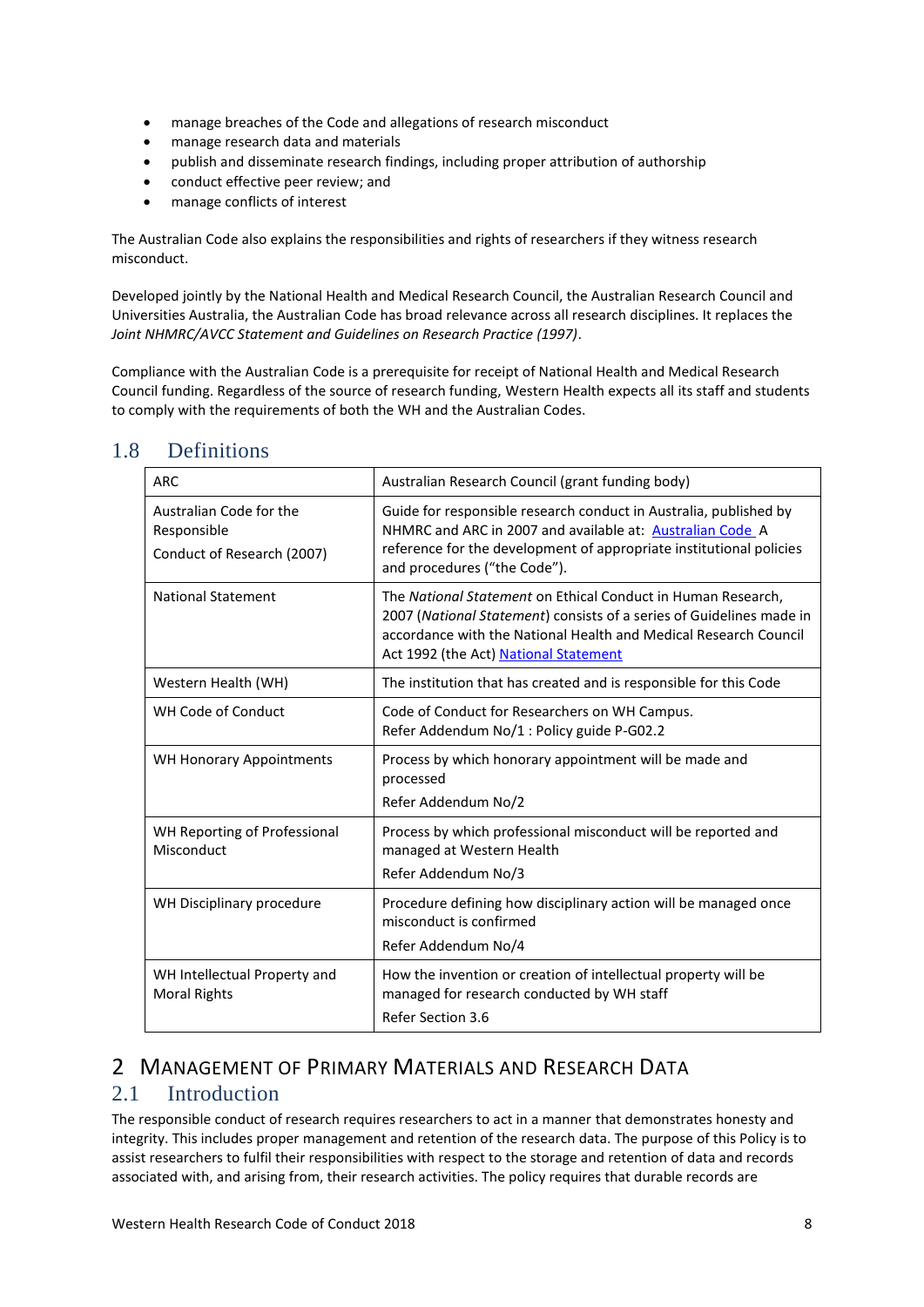retained from research practices in order to justify the outcomes of the research and to defend them if they are challenged.

WH asserts ownership of all research materials and data generated by researchers in the course of their duties at WH, notwithstanding separate arrangements made as part of a contract of employment, Research Collaboration Agreement(s) or other Intellectual Property Agreements.

Where research undertaken by staff involves an invention or creation, staff should familiarise themselves with the WH Intellectual Property and Moral Rights policy. This policy clearly defines how intellectual property ownership and distribution will be managed. Please refer to Addendum 5.

## <span id="page-8-0"></span>2.2 Scope

This policy applies to all WH employees, and other related staff, for the management of primary materials and research data that is generated as a result of carrying out their WH research duties or whilst acting on behalf of WH.

Employees, students and honorary affiliates of WH's academic partners will need to adhere to their institutional policy on how primary materials and research data are to be managed for research conducted on behalf of their institution, with due consideration to any background or other intellectual property and resources that WH may have contributed as part of a collaborative project. Such matters should be dealt by a collaborative agreement or equivalent document. Please visit the WH Office for Research web site for more information: [Office for Research](http://www.westernhealth.org.au/EducationandResearch/Research/Pages/default.aspx)  [Webpage](http://www.westernhealth.org.au/EducationandResearch/Research/Pages/default.aspx) o[r Medicines Australia Clinical Trial Agreements](https://medicinesaustralia.com.au/policy/clinical-trials/clinical-trials-research-agreements/)

## <span id="page-8-1"></span>2.3 Procedure

#### <span id="page-8-2"></span>**2.3.1 General**

1

- i. Data and records must be clear, accurate, complete and in sufficient detail to enable validation of research results.
- ii. Data, including electronic data, should be retained in a durable, indexed and retrievable form.
- iii. Where permissible, research data should be made available for use by other researchers or as addenda to publications unless this is prevented by legislative, ethical, privacy or confidentiality considerations.
- iv. Researchers given access to confidential information must maintain that confidentiality. Confidential information can only be used in ways agreed with those who provided it or as required by law. Particular care must be taken when discussing this data.<sup>2</sup>
- v. Non clinical research data must be retained for a minimum of 5 years post the date of any related publication, or longer if the data possess further result discussion potential, if there are regulatory or sponsor requirements or if the data has historical or archival value.
- vi. Clinical data must be retained for 7 years after the last occasion on which a health service was provided to the individual buy the provider.
- vii. Researchers must be aware of confidentiality restrictions, any relevant agreements that affect access to or disclosure of and report any breach of confidentiality to the head of the department.

#### <span id="page-8-3"></span>**2.3.2 Electronic Documents and Data**

- i. Researchers should give careful consideration to how the quality, safety and integrity of their research data and records and can be achieved. It may be important to have audit trails or other physical, logical, or procedural security measures in place to ensure the integrity and trustworthiness of the records and data generated.
- ii. Researchers will store electronic documents and data on a designated network drive on WH servers or on other appropriate platforms that will ensure the protection of the data and its integrity.
- iii. Research data and related documents should be backed up at regular intervals so that documents and data can be retrieved from the backed up copies should the need arise. Research documents or data must not be stored on local drives / desktops or removable storage devices other than on an immediate basis (e.g. for working off line on a file or document after hours or while out of the

<sup>2</sup> Responsibilities of researchers adapted from the Australian Code for the Responsible Conduct of Research. Part A -Principles and practices to encourage responsible research conduct. [http://www.nhmrc.gov.au/\\_files\\_nhmrc/publications/attachments/r39.pdf](http://www.nhmrc.gov.au/_files_nhmrc/publications/attachments/r39.pdf)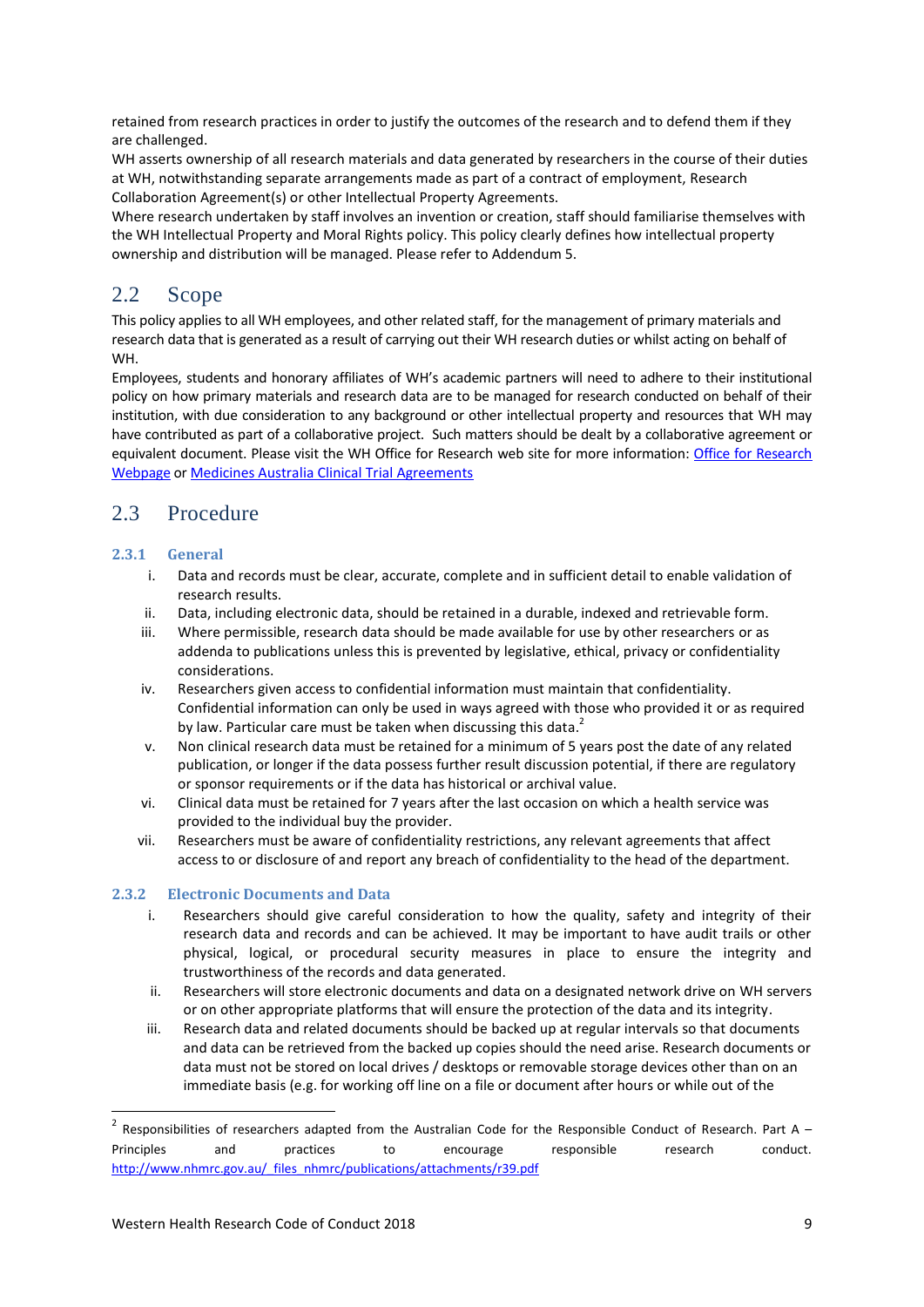office). The latest version of the amended file or document must be saved to the relevant network drive at the earliest opportunity.

- iv. Creating, managing and using information from research databases is the responsibility of the research units and needs to be resourced through funds held by research units.
- v. The establishment of a databank should be in accordance with the relevant WH research Databank policy

### <span id="page-9-0"></span>2.4 Clinical Trials

The conduct of clinical trials is regulated by the Therapeutic Goods Administration (TGA). Researchers conducting clinical trials are required to comply with the "Note for Guidance on Good Clinical Practice" (CPMP/ICH/135/95) available at [ICH Guideline for Good Clinical Practice.](http://www.tga.gov.au/industry/clinical-trials-note-ich13595.htm) Specifically in regards to documentation, data management and handling, the following requirements are extracted from Section 5.5:

When using electronic trial data handling and/or remote electronic data systems, the sponsor should:

- i. Ensure and document that the data processing system(s) conforms to the sponsor's established requirements for completeness, accuracy, reliability and consistent intended performance (i.e. validation).
- ii. Maintains SOPs for using these systems.
- iii. Ensure that the systems are designed to permit data changes in such a way that the data changes are documented and that there is no deletion of entered data (i.e. maintain audit trail, data trail, edit trail).
- iv. Maintain a security system that prevents unauthorised access to the data.
- v. Maintain a list of individuals who are authorised to make data changes.
- vi. Maintain adequate backup of the data.
- vii. Safeguard the blinding, if any (e.g. maintain the blinding during data entry and processing).

All WH researchers are encouraged to discuss their proposed research endeavours with the WH Office for Research in order to gain assistance in this regard.

Researchers engaged in the conduct of clinical research involving humans should ensure that they have successfully completed an accredited Good Clinical Practice (GCP) course in the last 3 years before assuming the role of a Principal Investigator on a clinical trial.

Principal investigators (PI) on a clinical trial at WH must have practicing rights at WH and be in a position to be able to adequately fulfil their PI responsibilities in the conduct and management of the trial, trial staff and trial participants in accordance with GCP requirements.

## <span id="page-9-1"></span>2.5 Retention of Records

Researchers will at all times comply with the legal requirements for retention of records. Minimum retention durations are as follows:

| <b>Research Output</b>         | Minimum retention period for original research data                                                                                                                 |
|--------------------------------|---------------------------------------------------------------------------------------------------------------------------------------------------------------------|
| Journal publication            | Five (5) years from the date of latest publication                                                                                                                  |
| <b>PHD Thesis</b>              | 12 months (1) years from the date of publication                                                                                                                    |
| Clinical trial                 | Fifteen (15) years from the termination of the study or as otherwise<br>defined by the Statute of Limitations or requested by Sponsor, whichever<br>is the longest. |
| Clinical Trial with Children   | Data must be kept for at least 25 years after the completion of a clinical<br>trial                                                                                 |
| Patent                         | Twenty (20) years                                                                                                                                                   |
| Gene therapy (patient records) | Permanent                                                                                                                                                           |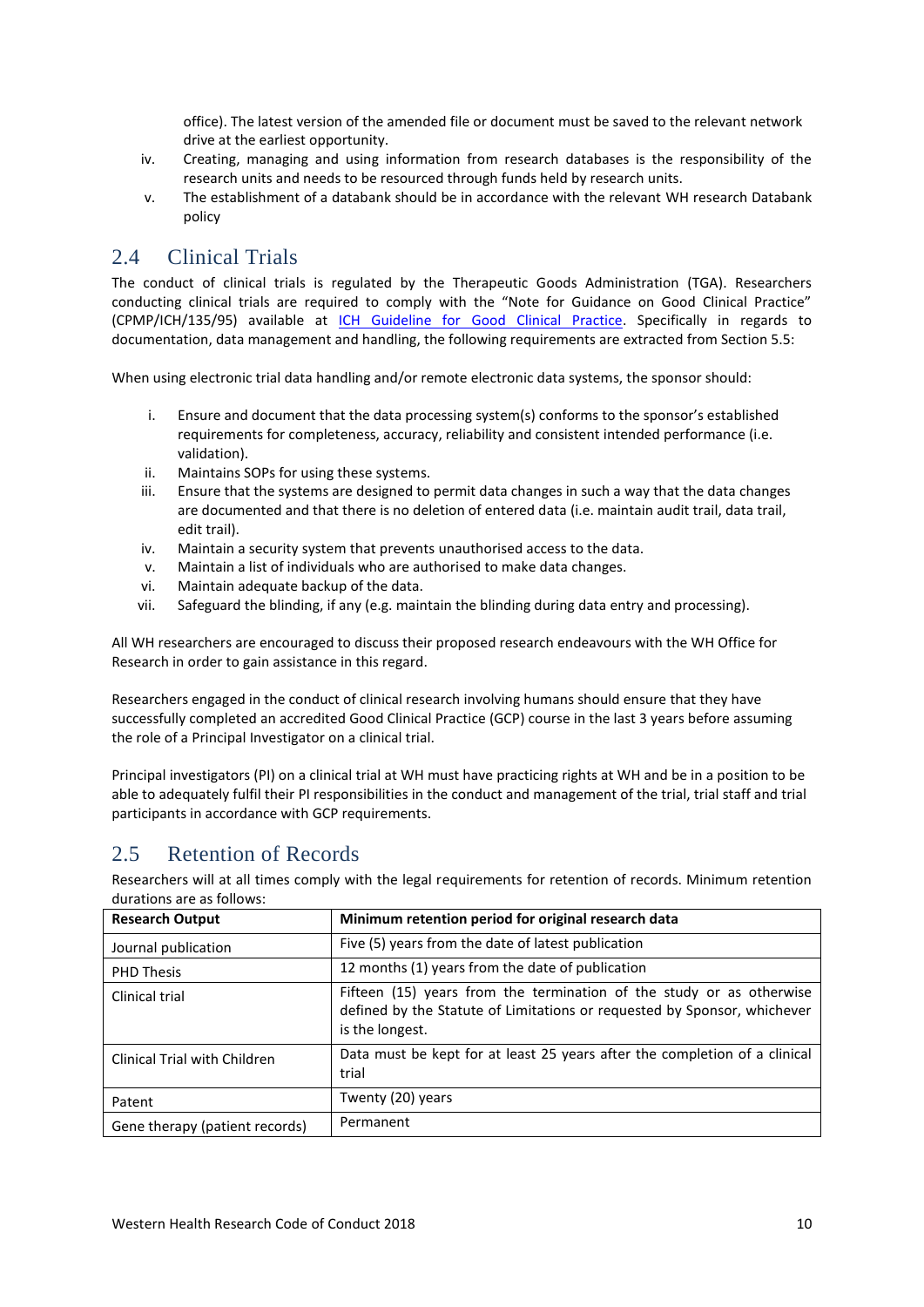### <span id="page-10-0"></span>2.6 Destruction

Researchers must give due consideration when destroying data, that the destruction of the data will not compromise or violate any legislative or statutory requirements or minimise the potential for future research. The destruction of research data and records should be authorised by the Head of Department or DR on recommendation of the researcher. Due care must be taken to ensure privacy when destroying research records. Refer to the: [Health Records Act](https://www2.health.vic.gov.au/about/legislation/health-records-act)

### <span id="page-10-1"></span>2.7 Laboratory Notebooks

Western Health does not directly undertake basic research that necessitates the establishment of laboratory notebooks by its own researchers. However a number of its onsite academic partners occupy laboratory space within the WCHRE and conduct research that would necessitate the creation and maintenance of a laboratory notebook. Researchers involved in laboratory based research should adhere to their institution's policy and procedures that govern the creation, maintenance and archiving of laboratory notebooks. In the instance where a WH researcher's project does necessitate the creation of a laboratory notebook, the researcher should seek the guidance of the University of Melbourne in relation to the creation, maintenance and archiving of the laboratory notebook, or any of the other academic partners with whom they may have an affiliation.

## <span id="page-10-2"></span>3 PUBLICATION AND AUTHORSHIP

Dissemination of research results is typically through academic journals and books. The Australian Code refers to all forms of dissemination including non-refereed publications such as webpages, and other media such as exhibitions, film, as well as professional and international repositories.<sup>3</sup> It is the intention of this WH Research Code to cover the publication and authorship breadth as defined by the Australian Code.

#### <span id="page-10-3"></span>3.1 Aim

- i. To ensure WH's compliance with the Australian Code for the Responsible Conduct of Research with regard to publication, dissemination of research findings and authorship.
- ii. To provide guidelines on criteria that determine what level of contribution should be recognised through authorship on a scientific paper.
- iii. To establish lines of responsibility of authors and procedures to follow pre-submission and post journal acceptance of a publication.

### <span id="page-10-4"></span>3.2 Scope

**.** 

This policy is intended for research that is initiated and conducted by WH and its staff. Collaborative research will be subject to the research project administering institute's publication and authorship policy, which should ideally align with the terms set out by the Australian Code.

This policy applies to all WH employees, and other related staff, for the publication and authorship of research data that is generated as a result of a WH led collaboration, carrying out their WH research duties, or whilst acting on behalf of WH.

Employees, students and honorary affiliates of WH's academic partners will need to adhere to their institutional policy in how publication and authorship is to be managed for research conducted on behalf of their respective institution.

<sup>3</sup> Responsibilities of researchers adapted from the Australian Code for the Responsible Conduct of Research. Part A -Principles and practices to encourage responsible research conduct. [Australian Code](http://www.nhmrc.gov.au/_files_nhmrc/publications/attachments/r39.pdf)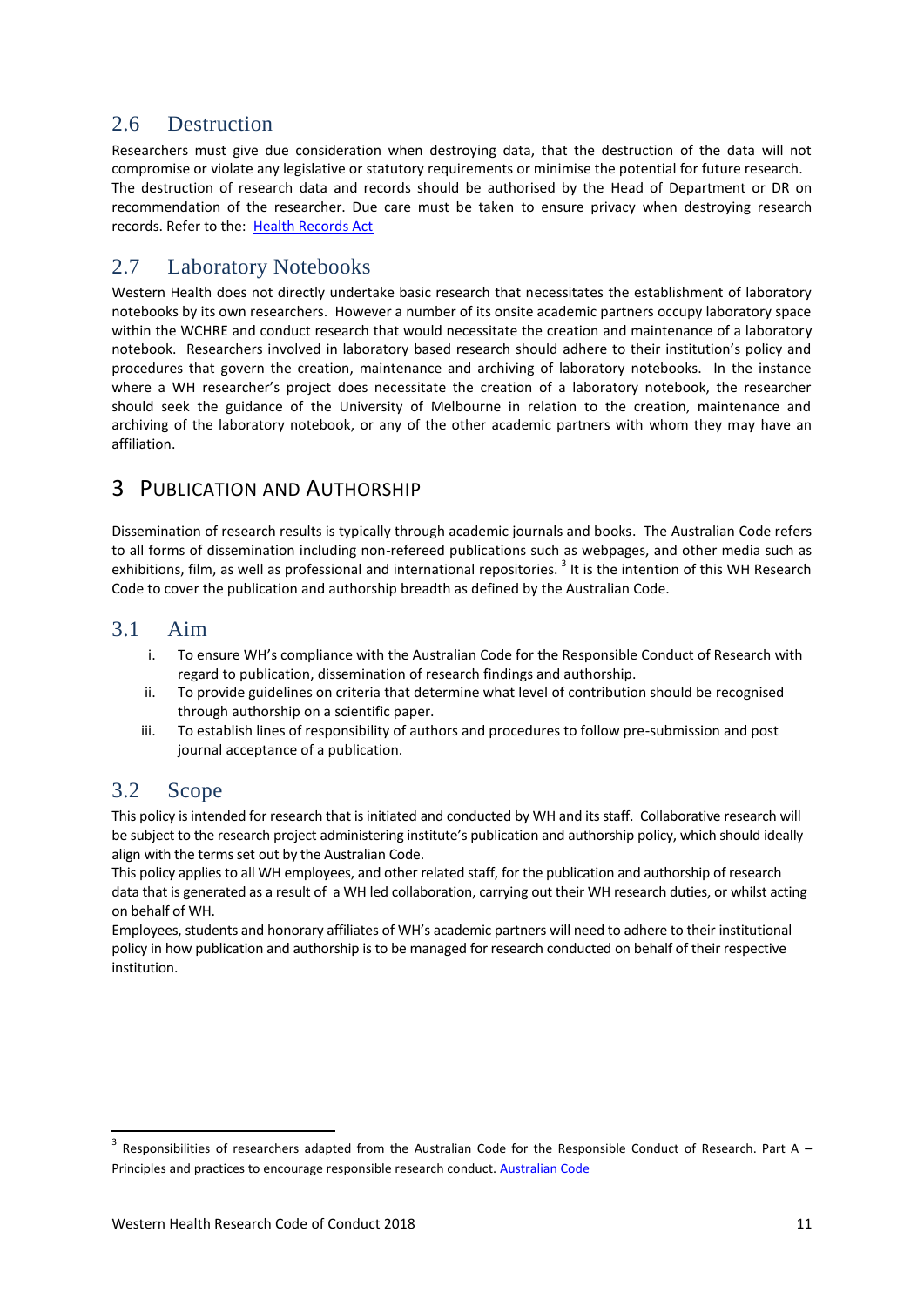### <span id="page-11-0"></span>3.3 Procedure

#### <span id="page-11-1"></span>**3.3.1 Publication and dissemination of research finding**

WH has a responsibility to ensure that findings and advances in knowledge from publicly funded research are disseminated to other researchers and the wider community, subject to relevant restrictions on the publication of results where intellectual property needs to be protected, as outlined in WH Intellectual Property Policy.

The following principles apply to publication of research findings:

- i. Researchers must ensure that their research findings are accurate and are reported in a complete, correct and unambiguous manner.
- ii. Negative results should be reported where possible.
- iii. Potential conflicts of interest must be disclosed in accordance with the WH Conflict of Interest Policy.
- iv. The same set or subset of data may not be published more than once, except where due reference is made.
- v. Cite the work of other authors fully and accurately.
- vi. Clinical trials should be registered with a recognised register in order to promote access to information about clinical trials

WH has an obligation to oversee confidentiality agreements to protect intellectual property rights between WH, the researcher and the sponsor of the research. WH will work with researchers and the sponsor to ensure that where such agreements limit free publication and discussion, an approved process is instigated to ensure that limitations and restrictions are explicitly agreed. Researchers are required to submit all confidentiality agreements to the Office of Research for review and approval before they are signed.

WH is committed to ensuring that sponsors of research understand the nature of academic freedom and that sponsors do not discourage publication or the dissemination of research findings for longer than the minimum time required.

Researchers must take great care when reporting research findings to the media. It would be preferable for such findings to have been subjected to peer review before reporting. The status of research findings, whether preliminary, complete, peer reviewed or otherwise must be explicitly disclosed. The WH Public Affairs unit may be able to assist with communication of research findings through the media and to the wider community through various channels (print and online, including social media), if it is deemed that the project warrants broader dissemination and publicity.

#### <span id="page-11-2"></span>**3.3.2 Authorship criteria**

Attribution of authorship as defined by th[e International Committee of Medical Journal Editors \(ICMJE\)](http://www.icmje.org/recommendations/browse/roles-and-responsibilities/defining-the-role-of-authors-and-contributors.html)  [Statement of Authorship](http://www.icmje.org/recommendations/browse/roles-and-responsibilities/defining-the-role-of-authors-and-contributors.html) is based on substantial contributions to:

- i. Conception and design of the research described in the manuscript.
- ii. Collection, analysis and interpretation of the research data.
- iii. Drafting of the manuscript describing significant parts of the work, or critical revision of the manuscript so as to contribute to its interpretation.

Contributions to at least one of these three criteria are required to qualify as an author.

The right to authorship is not tied to either position or profession, and does not depend whether the contribution was paid or voluntary. A researcher's name would not normally warrant inclusion as an author in situations where their participation related solely to the acquisition of data, the acquisition of funding or where their role in the research related only to general overall supervision.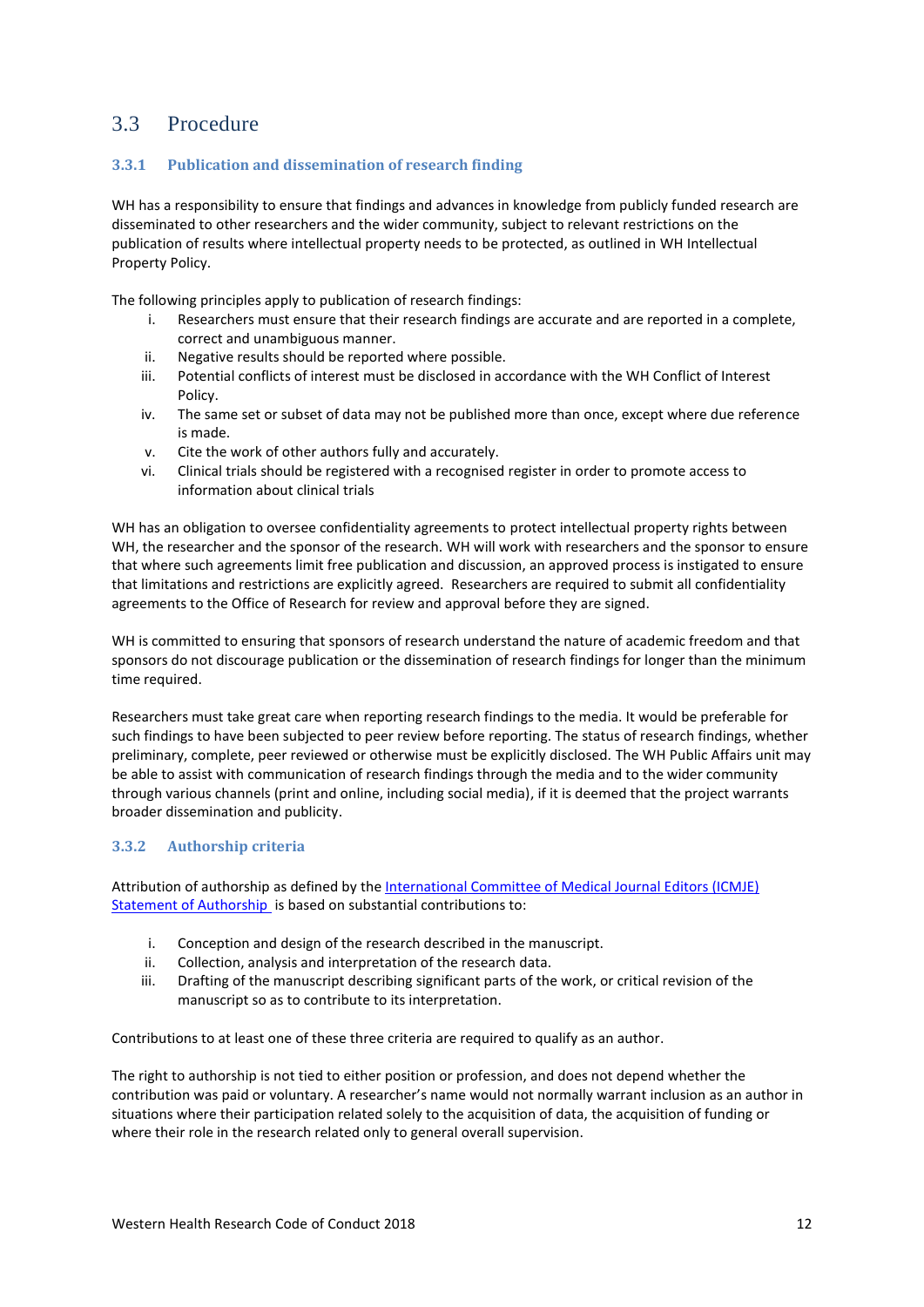#### 3.3.2.1 Collaborators

Collaborators should discuss authorship as soon as it becomes apparent that data obtained may be suitable for publication and the preparation of a manuscript is discussed. It is recommended the person drafting the manuscript list all authors first, and discuss the order of authors at a later stage.

#### 3.3.2.2 Confirmation of authors

All persons who make substantial contributions as listed in section 3.3.2 above should be offered authorship. They then need to accept this offer and contribute as above to qualify for inclusion as an author at the time of submission. Persons who do not make substantial contributions should not be offered authorship. It may be appropriate to include them in acknowledgements. WH views inclusion favourably, but authorship must be justified in terms of contribution to the work and compliance with the Australian Code.

WH recommends a list of authors should be agreed first, using the criteria given above. Agreement on the order of authors would be a subsequent step. Often the first author will be the person who has had day-to-day responsibility for the strategic development of the research, problem solving, and writing the results section of the manuscript. The last author will often be more senior; perhaps a unit or department head that has set the strategic direction, outlined the project, and had responsibility for the introduction and conclusion sections of the manuscript.

#### 3.3.2.3 Corresponding author

One of the authors is appointed "corresponding author" and is responsible for recording names of all authors and the role of each with respect to the manuscript. Details of anyone that is offered authorship but declines must be recorded in writing and this record is retained by the corresponding author.

- i. All authors **must** have the opportunity to read the final manuscript before submission, and must sign the record indicating that they have had this opportunity and agree to the submission. Noncompliance with this step means that individual will be excluded from authorship. The corresponding author is required to complete an Author Certification form with every manuscript submission
- ii. The corresponding author must retain the Journal author sign off sheets and a copy of the manuscript.

#### 3.3.2.4 Multi-centre trials

The ICMJE authorship and contributorship guidelines (referenced above) set out that multi-centre trials are increasingly being attributed to a group. All members of the group who are named as authors should fully meet criteria for authorship/contributorship.

The group should jointly make decisions about contributors/authors before submitting the manuscript for publication. The corresponding author needs to be prepared to explain the presence and order of these individuals.

#### <span id="page-12-0"></span>**3.3.3 Author disputes**

In the event of disagreement either on the list of authors, or on the order of authors, WH recommends that a meeting of all authors be held to discuss the matter. The senior researcher (Dept Head; Principal or Professorial Research Fellow) not directly involved in the work in question may be invited to attend such a meeting if requested by any of those involved to provide an unbiased perspective.

If there are persistent serious disagreements concerning authorship of any paper, any of those involved have the right to appeal to the DR (arbitrator), who can meet with all of those involved and offer arbitration. If the researchers involved are not able to resolve the matter, the WH Director of Research can decide the matter and need not take into account input from any member who is personally involved. Where conflicts of interest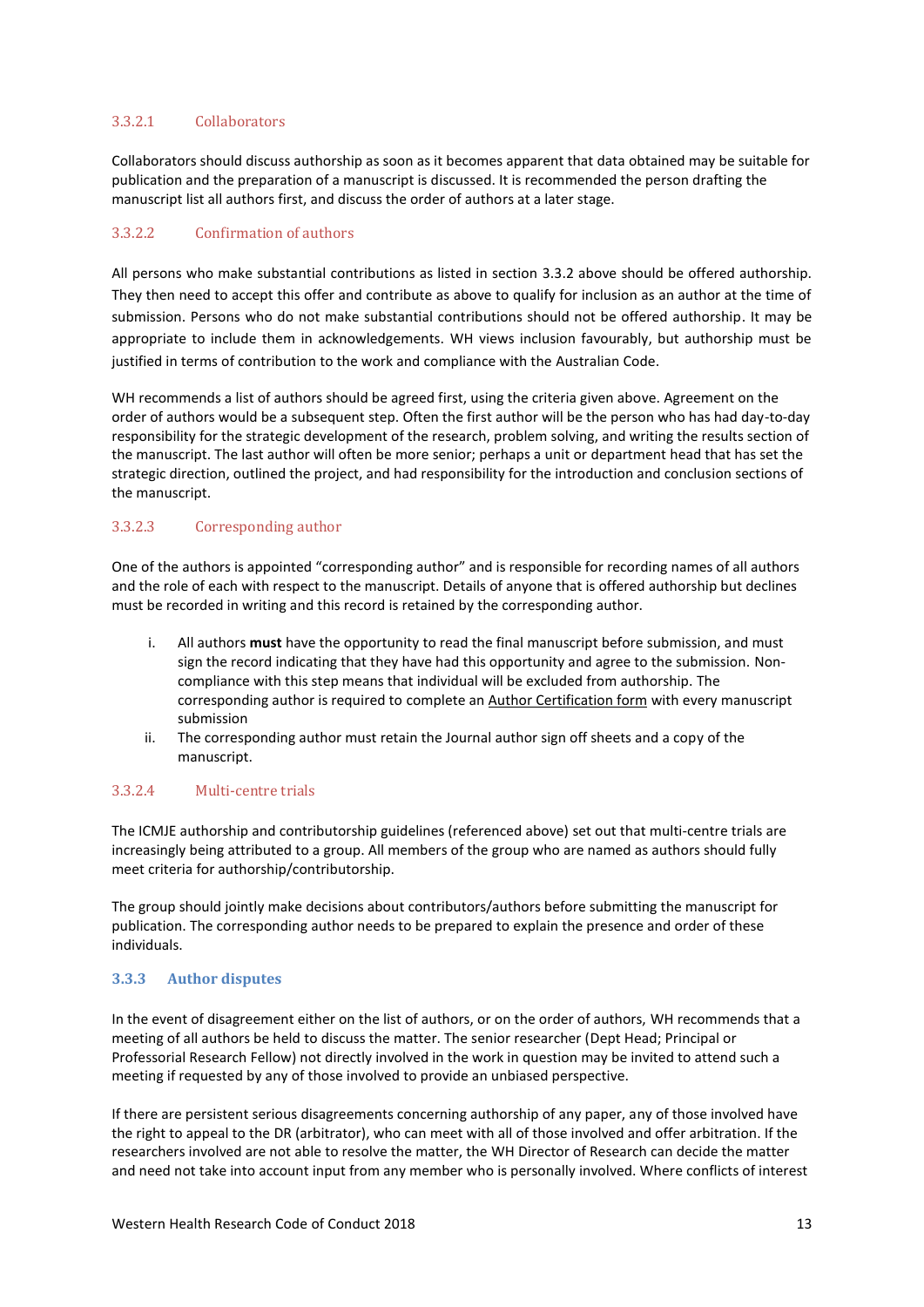require the member of the research directorate to withdraw from the decision, the Research Program Director, suitable academic Chair or appropriate member of the WH Low Risk Ethics Panel (LREP) may be called on to help resolve the impasse.

#### <span id="page-13-0"></span>**3.3.4 Acknowledgement of funding bodies**

It is a condition of receipt of research funding that the funding source be acknowledged in any resulting publication. Most funding bodies have very specific wording requirements for attribution of funding source and the grant recipient should ensure that they familiarise themselves with these requirements.

Researchers must ensure that others who have made substantial contributions to the research and those individuals and organisations who have provided facilities or material are also appropriately acknowledged. The names of sponsors of research must be disclosed.

#### <span id="page-13-1"></span>**3.3.5 Attribution of collaborating institutions**

Attribution of affiliations or honorary appointments should be listed as outlined by the collaborating institution which usually has a specified wording.

#### <span id="page-13-2"></span>3.4 Steps for authors

#### <span id="page-13-3"></span>**3.4.1 Manuscript submission**

- i. Agree on publication type and journal
- ii. Confirm contribution to manuscript satisfies WH Authorship criteria
- iii. If criteria are not met consider acknowledgement of contribution
- iv. If authorship is not preferred, refuse authorship in writing to the corresponding author
- v. Those offered authorship must accept or decline in writing
- vi. The executive or senior author must maintain signed acknowledgements of authorship for all publications.
- vii. Index all data relevant to the publication and ensure it is stored securely and easily retrievable
- viii. Review author responsibilities with respect to the journal to which the manuscript will be submitted
- ix. Review and comment on manuscript when received from corresponding author
- x. Complete and sign author declaration form if required by the journal and return to corresponding author

#### <span id="page-13-4"></span>3.5 Additional steps for corresponding authors

#### <span id="page-13-5"></span>**3.5.1 Manuscript submission**

- i. Assign order of authors
- ii. Circulate manuscript to all authors for review and comment
- iii. Review and discuss colleagues' comments
- iv. Circulate final version of manuscript to all authors for comment
- v. Collect author sign off forms if required by the journal
- vi. Send the **original** author sign off sheet(s) to the Journal

#### <span id="page-13-6"></span>**3.5.2 Acceptance of manuscript for publication**

- i. Inform all authors of publication details
- ii. Update CV and notify WH Office for Research by emailing [WH Research](mailto:Research@wh.org.au)

#### <span id="page-13-7"></span>3.6 Intellectual Property

Ownership of intellectual property for research which may be initiated by Western Health, or conducted in collaboration with other research organisations or which is commercially sponsored, should be clearly defined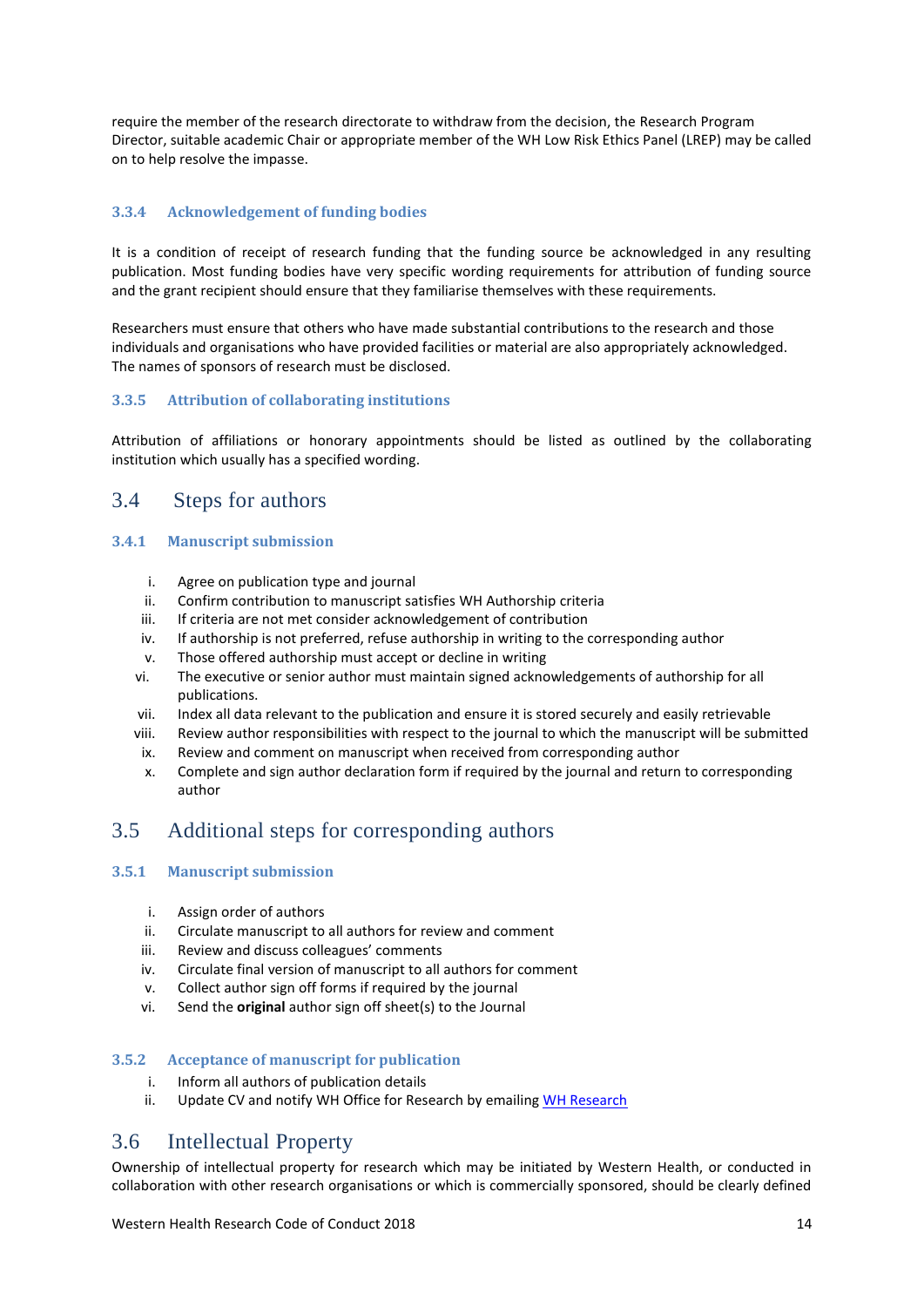by a Research Agreement that sets out the terms on Intellectual Property and how it will be allocated between the various parties engaged in the conduct of the research.

All researchers engaged in research on behalf of Western Health should familiarise themselves with the Intellectual Property and Moral Rights policy: P-RE2.1

Western Health researchers that are initiating research that involves other research organisations should use the WH Collaborative Research Agreement that clearly sets out the terms of the collaboration between the various entities.

Where a WH researcher is being asked to collaborate on a research project, the sponsor of the research may provide the Research Agreement. It is advisable that all non WH standard approved agreements be reviewed and authorized by the Office for Research prior to them being executed. Depending on the complexity of the Agreements, they may be sent to WH legal for further review.

WH Approved Agreements

- 1. WH Collaborative Agreement
- 2. Medicines Australia standard CTRAs

All commercially sponsored clinical trials should be conducted using the VMIA approved standard Clinical Trial Agreements which can be downloaded from the Medicines Australia website. [Medicines Australia Clinical Trial](https://medicinesaustralia.com.au/policy/clinical-trials/clinical-trials-research-agreements/)  [Agreements](https://medicinesaustralia.com.au/policy/clinical-trials/clinical-trials-research-agreements/)

The type of Agreement to be used will be dependent on the type of trial being conducted. These standard Agreements has been pre-approved by the DHHS and provide IP terms which are acceptable to Western Health. Any amendments are made through either Schedule 7 or 4. The DHHS has pre-approved schedule 7 and 4 clauses for particular sponsors. Any inclusions under these Schedules should be reviewed by the Office for Research.

| Arbitrator                  | An internal or external person appointed by the Institute experienced<br>with the Code and able to assist with research authorship/publication<br>disputes |
|-----------------------------|------------------------------------------------------------------------------------------------------------------------------------------------------------|
| Author                      | A person who has made a substantive intellectual contribution to a<br>published study                                                                      |
| <b>Collaborating Author</b> | An author working with collaborators external to WH                                                                                                        |
| <b>Corresponding Author</b> | The author responsible for corresponding with the journal and<br>submitted author sign-off sheets                                                          |
| <b>ICMJE</b>                | International Committee of Medical Journal Editors                                                                                                         |
| <b>NHMRC</b>                | National Health and Medical Research Council (grant funding body)                                                                                          |

#### <span id="page-14-0"></span>3.7 Definitions

#### <span id="page-14-1"></span>3.8 Reference material

| Organisation | Reference                                                                         | Location                                             |
|--------------|-----------------------------------------------------------------------------------|------------------------------------------------------|
| NHMRC/ARC    | Australia Code for the Responsible<br>Conduct of Research, 2007                   | <b>Australian Code</b>                               |
| <b>ICMJE</b> | Uniform requirements for<br>manuscripts submitted to<br>biomedical journals, 1997 | <b>ICMJE</b>                                         |
| Medicine     | To be used when WH is engaged by                                                  | <b>Medicines Australia Clinical Trial Agreements</b> |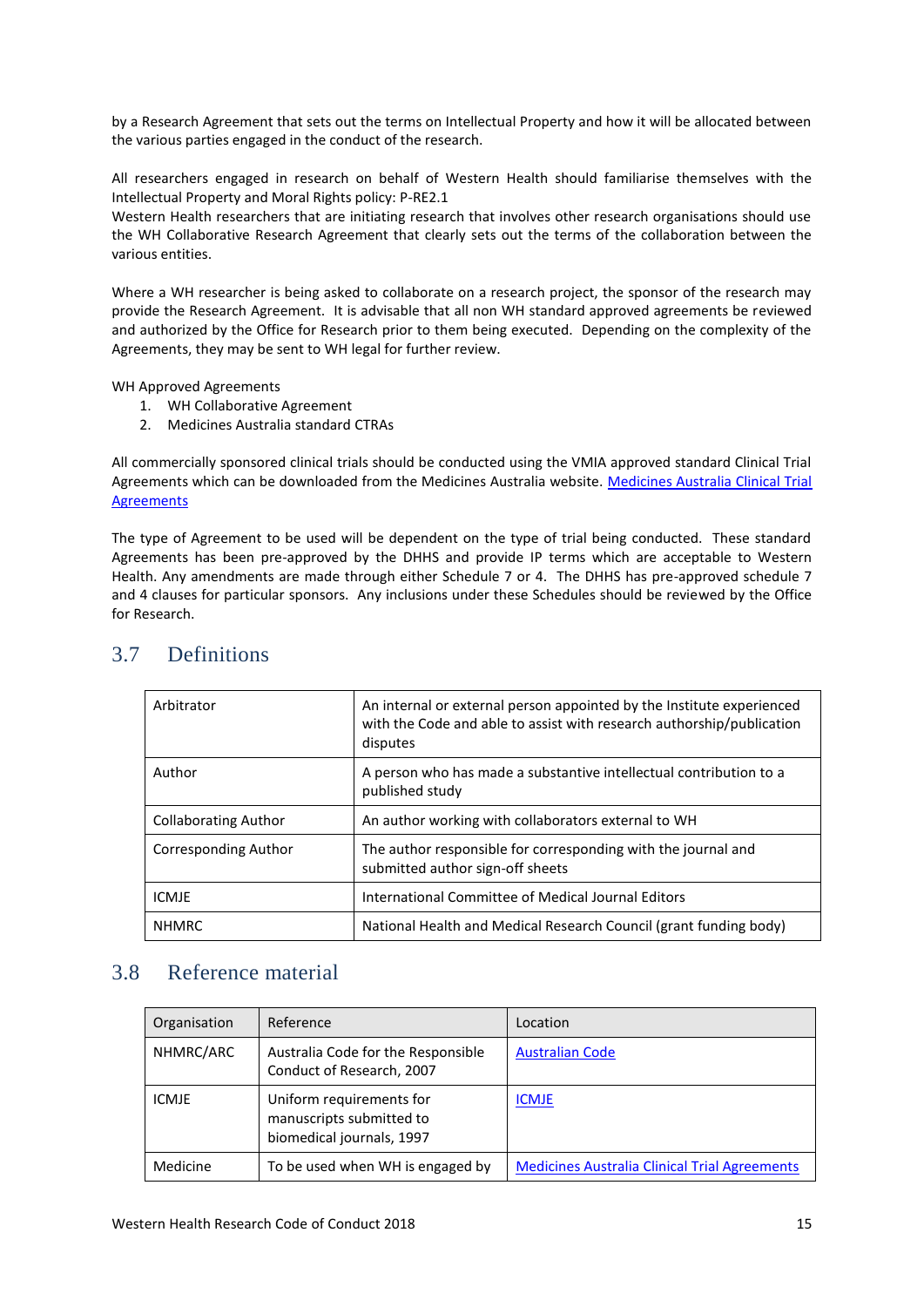| Australia Std<br>Agreements | a commercial sponsor or any entity<br>acting in this capacity                                                                       |                                          |
|-----------------------------|-------------------------------------------------------------------------------------------------------------------------------------|------------------------------------------|
| WH                          | Conflict of Interest Policy, 2009                                                                                                   | See Section 6                            |
| WH                          | Collaborative Agreements (Funding<br>and No Funding Template). To be<br>used when WH is the initiator of<br>collaborative research. | <b>Research Collaborative Agreements</b> |
| <b>WH</b>                   | Intellectual Property and Moral<br>Rights Policy 2015                                                                               | See Section 3.6                          |

## <span id="page-15-0"></span>4 SUPERVISION OF STUDENTS UNDERTAKING RESEARCH

## <span id="page-15-1"></span>4.1 Key Principles

WH actively promotes the responsible conduct of research by trainees (both undergraduate and graduate students). Supervisors and students are required to meet their obligations under the WH Research Code of Conduct for Research and also engage in a broader dialogue about research integrity and the responsible conduct of research.

Heads of departments and supervisors of research students have an additional responsibility: to actively ensure that their staff and students have access to the WH Research Code and other relevant information and advice to support their compliance with the requirements and to promote the highest of standards in research integrity.

Supervisors are responsible for ensuring training, mentoring and overseeing the research outcomes of students. In return, research trainees of WH are required to work with integrity and are also personally accountable for acting in accordance with the principles of the WH Research Code of Conduct. Trainees are responsible for seeking guidance and to complete their induction and training as soon as practicable.

The Research Supervisor must seek to ensure the validity of research data obtained by a research trainee under his/her supervision.

Research Supervisors must take responsibility for overseeing all stages of the research process, including developing an hypothesis or research objective, preparing applications for funding, selecting methods for research and data collection and recording, and summarising, analysing and reporting findings. Research Supervisors must not exploit research students and junior colleagues.

Research Supervisors must not put research students or junior researchers at risk. Risks can include chemical hazard, infectious disease and psychological trauma.

Students of WH Academic partners should be made aware of the WH Research Code and familiarise themselves with the elements that are relevant to their conduct of research on WH premises or utilising WH resources.

Students of WH's academic partners undertaking research as part of their training program are the responsibility of the University (a.k.a Academic partner) and therefore the University's Code of Conduct policies and procedures will apply once a research incident is identified.

## <span id="page-15-3"></span><span id="page-15-2"></span>5 COLLABORATIVE RESEARCH 5.1 Introduction

WH has established a strong reputation for excellence and the highest standards of integrity in research.

Collaboration with researchers employed by other institutions is a regular feature of contemporary research.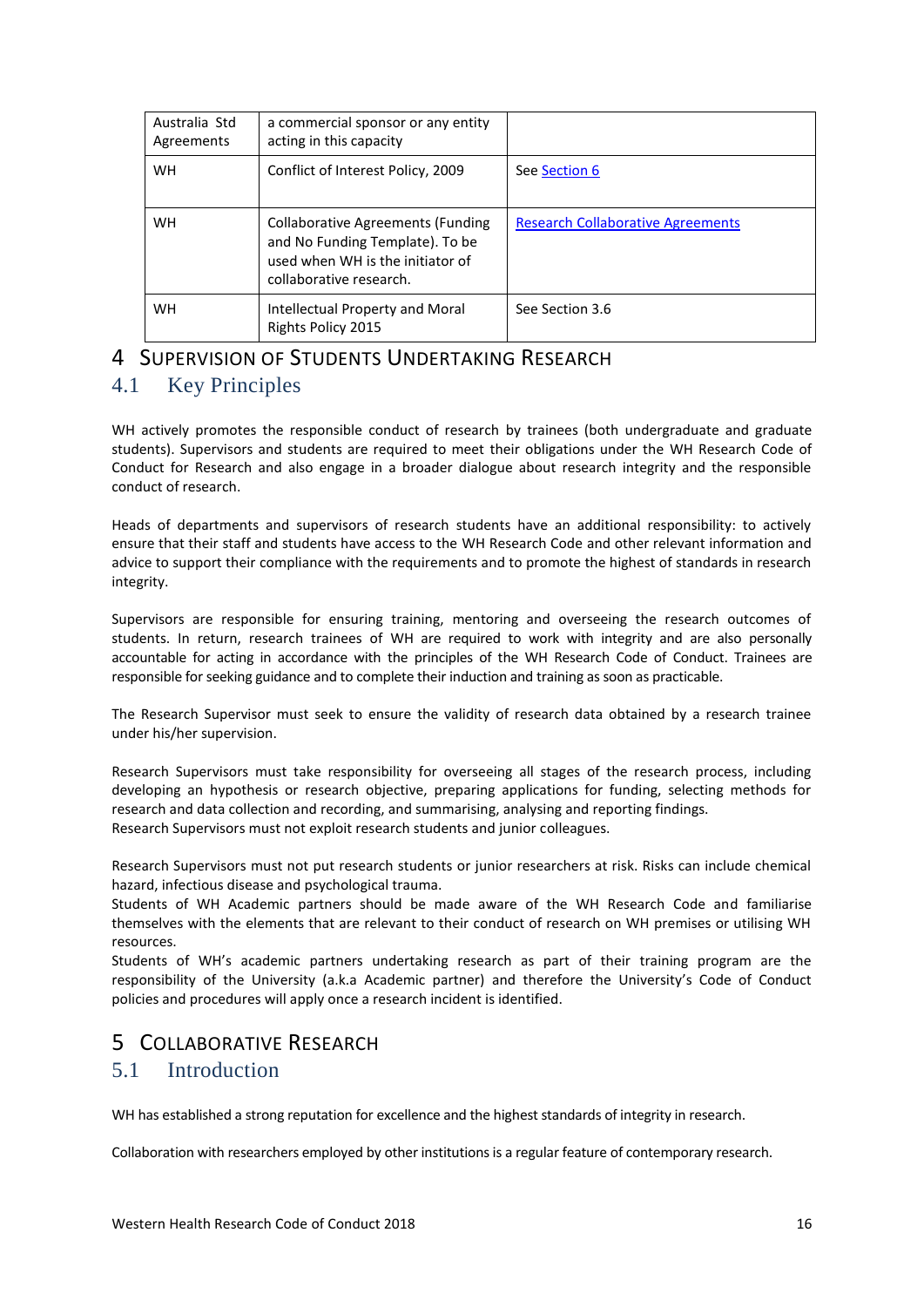WH requires that arrangements for collaborative research projects are agreed before a project begins and are formalized in writing through a Research Collaboration Agreement or mutually acceptable document. All research agreements must be reviewed by the Office for Research and executed by the assigned authorised delegate. Agreements which deviate from the standard template agreements on offer may be subject to review by the WH legal department.

## <span id="page-16-0"></span>5.2 Scope

This policy applies to all WH employees, and other related staff for their involvement in collaborative research. When in doubt as to the type of Research Agreement to be used for collaborative studies, the researcher should seek the guidance of the WH Office for Research. WH has in place a standard collaborative Agreement that should be used for all collaborations initiated by Western Health.

#### <span id="page-16-1"></span>5.3 Procedure

#### <span id="page-16-2"></span>**5.3.1 Agreement between researchers**

Agreements to collaborate on research projects usually evolve over time.

Initial discussions are usually informal and conducted between researchers about the unique knowledge, expertise, techniques, methods or resources such as samples that each party can bring to a proposed project.

Objectives, contributions, time lines and a detailed research plan are refined in the process of applying for funding.

Where a WH researcher agrees to be an investigator on a collaborative project, he or she agrees by implication to formalise the collaboration through a written agreement if and when the project secures funding.

Before accepting a grant, researchers must, as a minimum, consider and agree on the following issues prior to execution of a formal Multi-Institutional Agreement (MIA) for NHMRC funded collaborations, or a Research Collaboration Agreement (RCA) applicable to other collaborations:

- i. Financial management;
- ii. Intellectual property;
- iii. Authorship and publication;
- iv. Consultancies;
- v. Secondments;
- vi. Ethics approval;
- vii. Safety clearances;
- viii. Regulatory compliance; and
- ix. Ownership of equipment, research data and primary materials.

The relevant type of agreement must be executed for **each** project with organisations where there is a transfer of funds between the administering organisation and collaborating organisations. The agreement is a legal contract which must be executed by the parties to the agreement before the project can proceed.

For the WH participation in the collaboration, the agreement must be signed in accordance with the WH Delegation of Authority. The Director of Research and/or the Research Program Director are the nominated delegates.

WH researchers should not, under any circumstances, make any commitment to expend funds until the MIA has been executed.

## <span id="page-16-3"></span>5.4 Conflict of interest

Researchers must disclose in writing to the DR as soon as possible any actual or perceived conflict of interest relating to any aspect of the collaborative research project.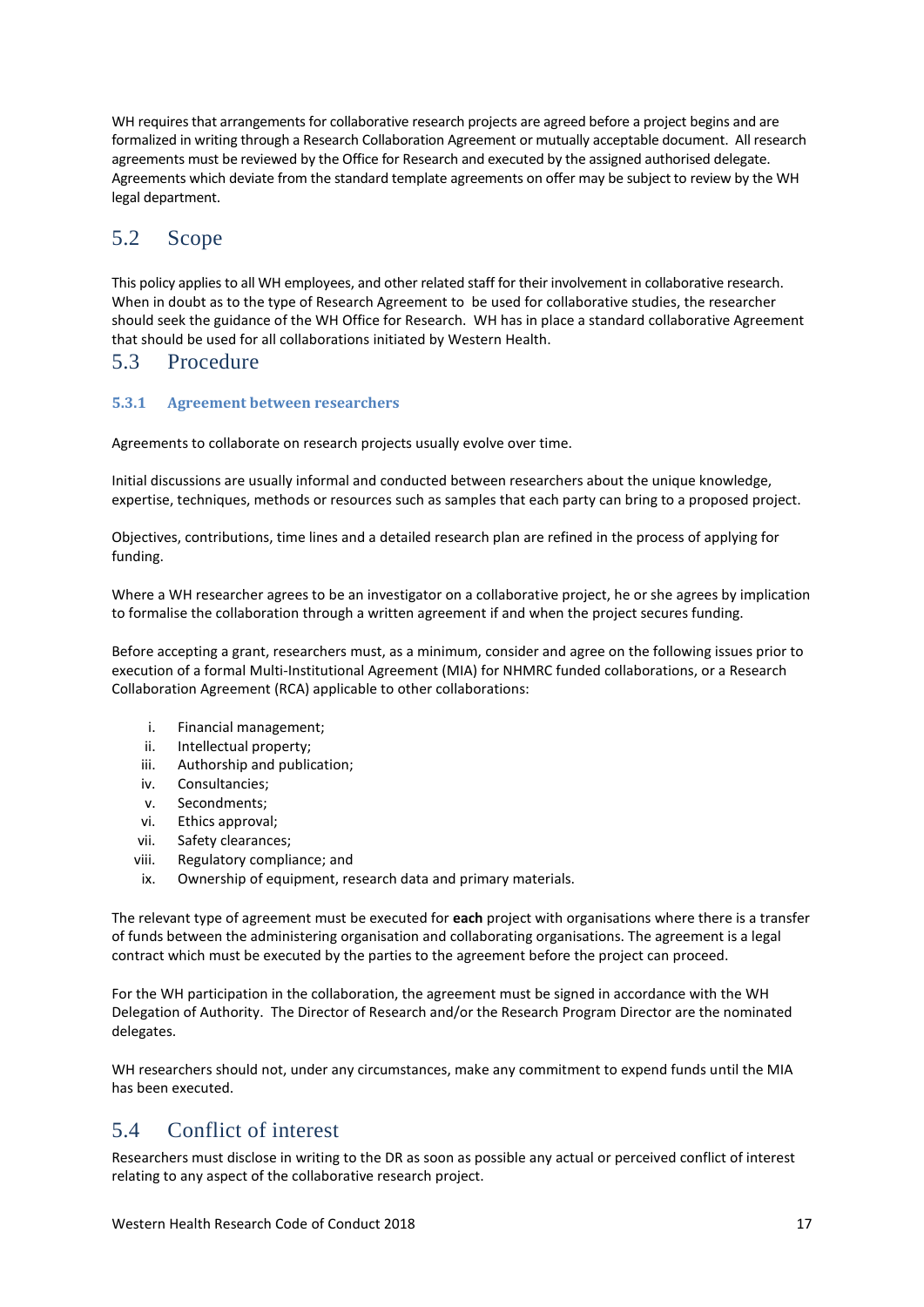Refer also to Conflict of Interest Policy contained within Section 6 of this document.

### <span id="page-17-1"></span><span id="page-17-0"></span>6 CONFLICT OF INTEREST 6.1 Introduction

WH has established a strong reputation for excellence and the highest standards of integrity in medical research, teaching and management.

Effective declaration and management of conflicts of interest is an essential element of maintaining integrity for researchers and for WH alike. WH Researchers should complete and submit an annual "Declaration of Interest" Form to ensure that any potential conflicts of interest are identified early on and managed accordingly. This policy must be read in conjunction with WH's overarching Conflict of Interest policy, Procedure code OP-GO2.1.3 September 2009.

## <span id="page-17-2"></span>6.2 Scope

This policy covers all WH employees, students hosted at WH, visitors and adjunct appointees such as honorary members of WH's academic partners.

For staff with dual or multiple appointments, the policy of the institution that owns the research or activity, or majority share thereof, that the conflict relates to will apply upon agreement between the relevant parties.

## <span id="page-17-3"></span>6.3 What is 'Conflict of Interest'?

Conflicts of interest in research include any circumstances where a researcher has a real, perceived or potential opportunity to prefer his / her own interests, or those of another person or organisation, to the interests of WH.

Real or perceived opportunities to give preference to personal interests arise from competing obligations and can be other than financial.

Examples of conflicts of interest in research include but are not limited to situations:

- i. Where the research is sponsored by a related body<sup>4</sup>;
- ii. Where the researcher or a related body may benefit, directly or indirectly, from any inappropriate dissemination of research results (including any delay in or restriction upon publication of such results);
- iii. Where the researcher or a related body may benefit, directly or indirectly, from the use of WH's resources;
- iv. Where the researcher conducts a clinical trial which is sponsored by any person or organisation with a significant interest in the results of the trial.
- v. Where private benefits or significant personal or professional advantage are dependent on research outcomes.

A conflict may compromise, or have the appearance of compromising, a researcher's professional judgment in conducting, evaluating or reporting on research. It may affect, or be seen to affect, the collection, analysis and interpretation of data. It could also impact on hiring of staff, procurement of materials or equipment, sharing of results, choice of licensees, choice of protocol, involvement of human subjects, and the use of statistical methods.

**.** 

<sup>&</sup>lt;sup>4</sup> A related body is any person or body with which the researcher has an affiliation or a financial involvement.

A financial involvement includes a direct or -> indirect financial interest, provision of benefits (such as travel and accommodation) and provision of materials or facilities.

An indirect financial interest is a financial interest or benefit derived by the researcher's relatives, personal or business associates, or research students.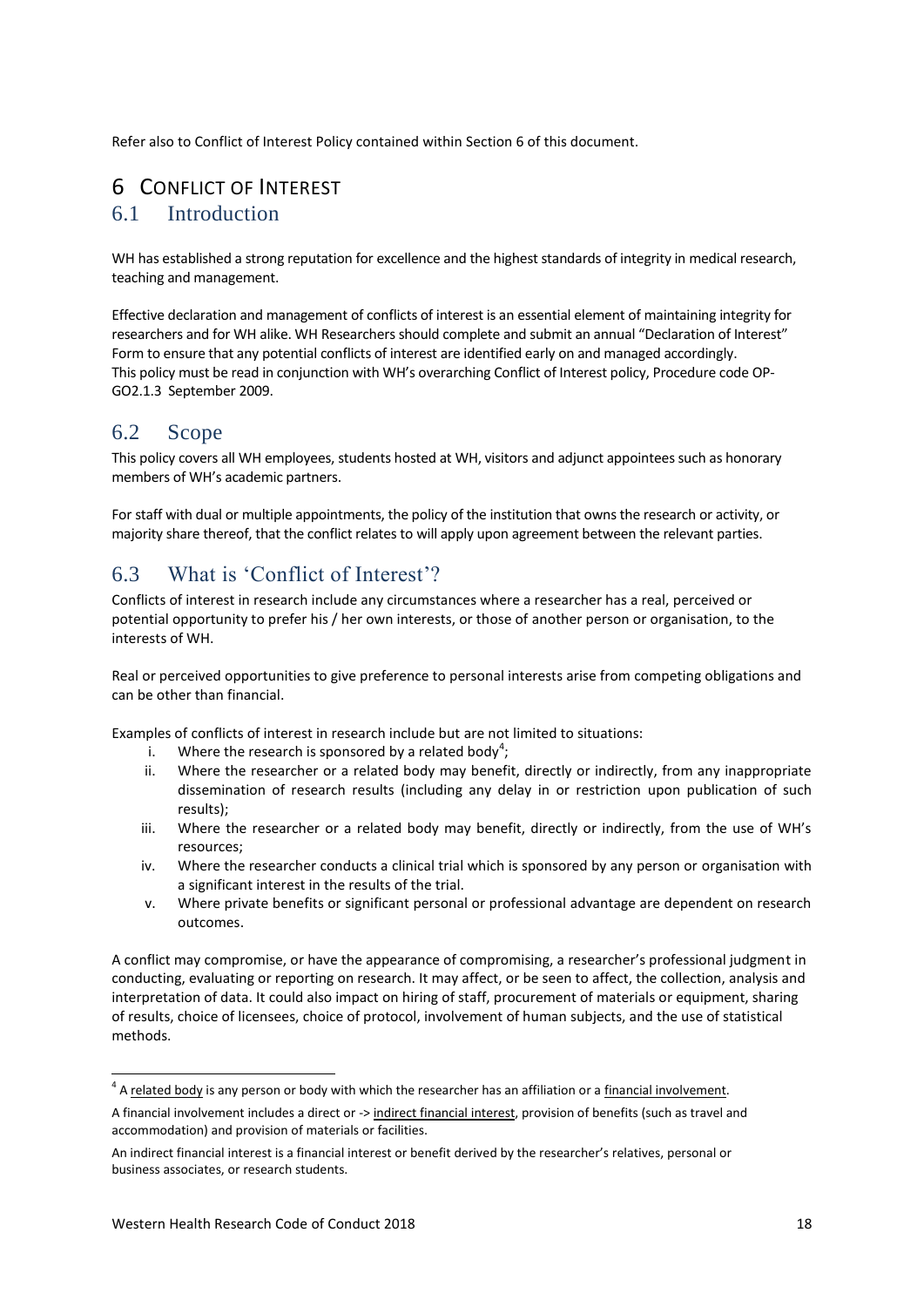## <span id="page-18-0"></span>6.4 Managing Conflicts of Interest

The responsibility for managing a conflict of interest rests, in the first instance, with the individual. The guiding principles for managing Conflict of Interest situations are that:

- 1. Actual and / or perceived conflicts are to be avoided;
- 2. Early and full disclosure of any conflicts is required;
- 3. The Office for Research will determine a management plan for conflict of interest situations in consultation with the affected researcher.

WH recognises that conflicts can arise at any stage in a research project or program and that it is not always possible to predict and declare a conflict at the outset of a project. The important issue is that disclosure has to be made at the earliest opportunity when it is identified that a potential for a conflict of interest may develop or has occurred.

#### <span id="page-18-1"></span>**6.4.1 Disclosure**

A researcher must make a full disclosure of a conflict of interest or of circumstances that might give rise to a perceived or potential conflict of interest as soon as reasonably practicable to:

- i. His/her Unit or Dept. Head (in the majority of cases in WH, this will be the direct supervisor or line manager);
- ii. In the case of a Unit or Dept. Head, to the DR;
- iii. In the case of the DR, to the CMO who may at his/her discretion decide to inform the CEO and/or Board of Directors.

For the conduct of clinical trials, full disclosure must include the nature of the sponsorship and the relationships between the sponsor, trial subjects and the clinical investigator.

The DR is the senior member accountable for managing Conflict of Interest in research within WH.

#### <span id="page-18-2"></span>**6.4.2 Handling of disclosures**

Disclosures to be handled as follows:

- i. The officer in receipt of a disclosure must discuss the matter with the staff member concerned to determine a procedure for the management or elimination of the conflict of interest. The agreed procedure must be documented. The researcher will receive a copy of the agreement and a copy will be placed on record by the WH Office for Research;
- ii. A researcher must comply with the procedure agreed as set out above in *(i)* in relation to the management of the conflict of interest;
- iii. It is the responsibility of Unit/Dept. Heads to ensure that conflicts of interest in research involving members of their research groups are managed appropriately and to observe the requirements of this policy and procedure in relation to their own work and research conduct;
- iv. Any WH researcher who is affiliated with, or has a financial interest in, any organisation with a direct commercial interest in WH research must disclose this in writing. The CMO of WH, acting on advice from a Unit Head and/or the DR is entitled to direct a researcher to discontinue an established affiliation that is deemed inappropriate.
- v. It is WH's strong preference that researchers engaged in clinical trials do not have any financial interest in the outcome of the trials (for example a significant equity interest or an executive position in a company commissioning the research) which would render them vulnerable to allegations of lack of objectivity.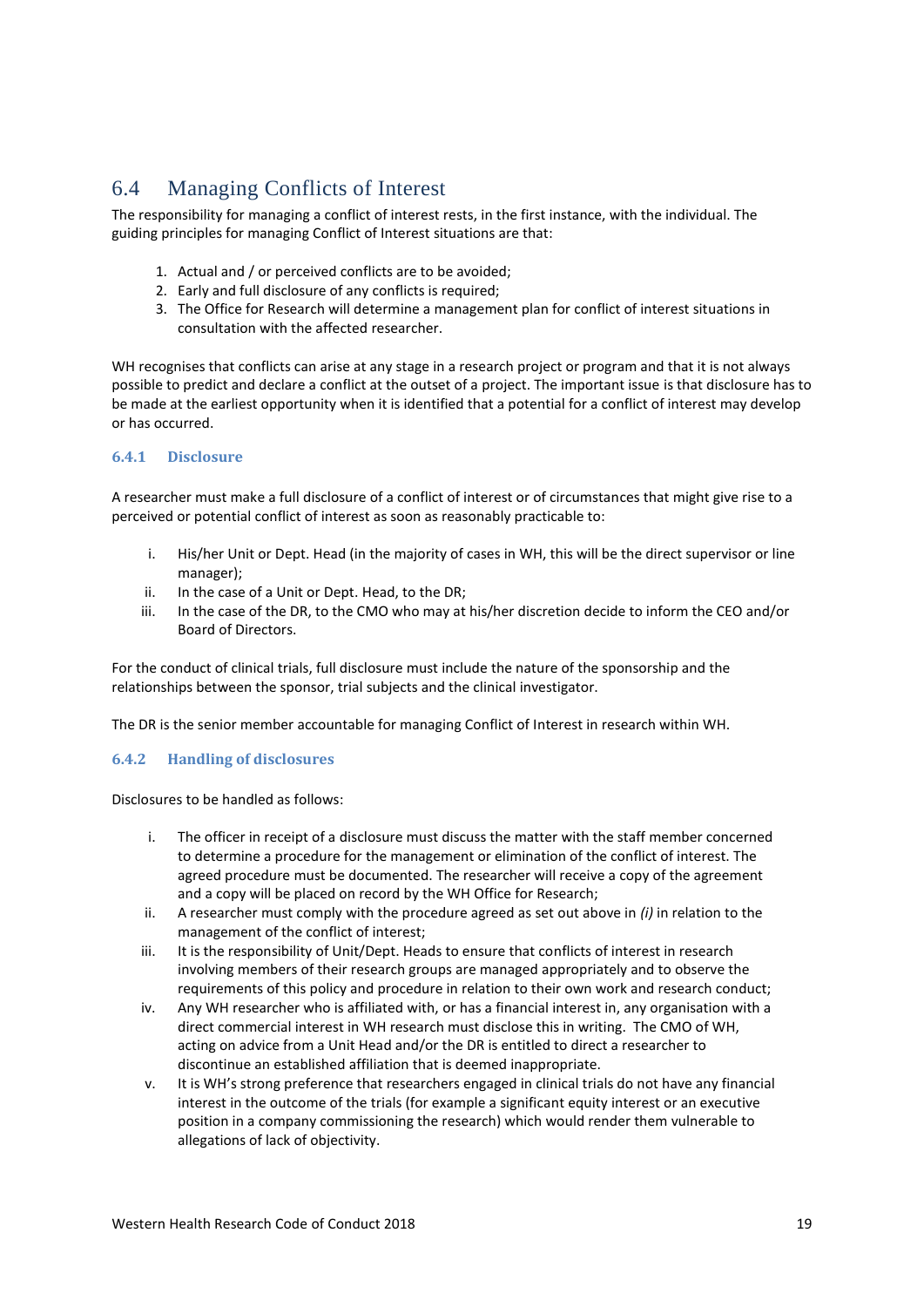### <span id="page-19-0"></span>6.5 Resolution process

Where the officer in receipt of the disclosure is unable to resolve the Conflict of Interest, the matter will be escalated to the DR who will meet with the individual(s) involved to agree on a Conflict of Interest management or elimination plan.

Where the DR is unable to resolve the Conflict of Interest, the matter may be referred in the next instance to the CMO or to the WH Audit and Risk Committee, if only external parties will be able to achieve a resolution.

At all times the management of Conflict of Interest must be in accordance with the WH Conflict of Interest policy OP-GO2.1.3

### <span id="page-19-1"></span>6.6 Reporting to a granting body

Where the Conflict of Interest has arisen during research sponsored by a granting body, the DR or his/her delegate (typically the Manager, Office for Research) shall notify the relevant granting body and take such steps that the granting body may reasonably require to resolve or otherwise deal with the Conflict of Interest.

### <span id="page-19-2"></span>6.7 Research-related committees

- i. Members of a research-related committee shall declare any Conflict of Interest related to the activities being considered by that committee to the Chair of that committee;
- ii. Members of a research related committee shall refrain from involvement in the decision making process in matters in which they have a Conflict of Interest. This may involve exclusion from the meeting or exclusion from some or all of the committee's activities;
- iii. Conflict of Interest declarations will be recorded and should include information on how the conflict was/is managed in the proceedings

### <span id="page-19-3"></span>6.8 References

WH Conflict of Interest policy OP-GO2.1.3

## <span id="page-19-4"></span>7 BREACHES OF THE CODE, RESEARCH MISCONDUCT AND FRAMEWORK FOR RESOLVING ALLEGATIONS

### <span id="page-19-5"></span>7.1 Research misconduct

Research misconduct does **not include** honest differences in judgment in management of the research project, or honest errors that are minor or unintentional.

A complaint or allegation relates to research misconduct if it involves all of the following:

- i. An alleged breach of the Code;
- ii. Intent and deliberation, recklessness or gross and persistent negligence;
- iii. Serious consequences, such as false information on the public record, or adverse effects on research participants, animals or the environment.

Breaches of the Code will require specific action by supervisors and responsible officers of WH.

Research misconduct may include (but is not limited to) fabrication, falsification, plagiarism or deception in proposing, carrying out or reporting the results of research, and failure to declare or manage a serious conflict of interest. It includes avoidable failure to follow research proposals as approved by a research ethics committee, particularly where this failure may result in unreasonable risk or harm to humans, animals or the environment. It also includes the wilful concealment or facilitation of research misconduct by others.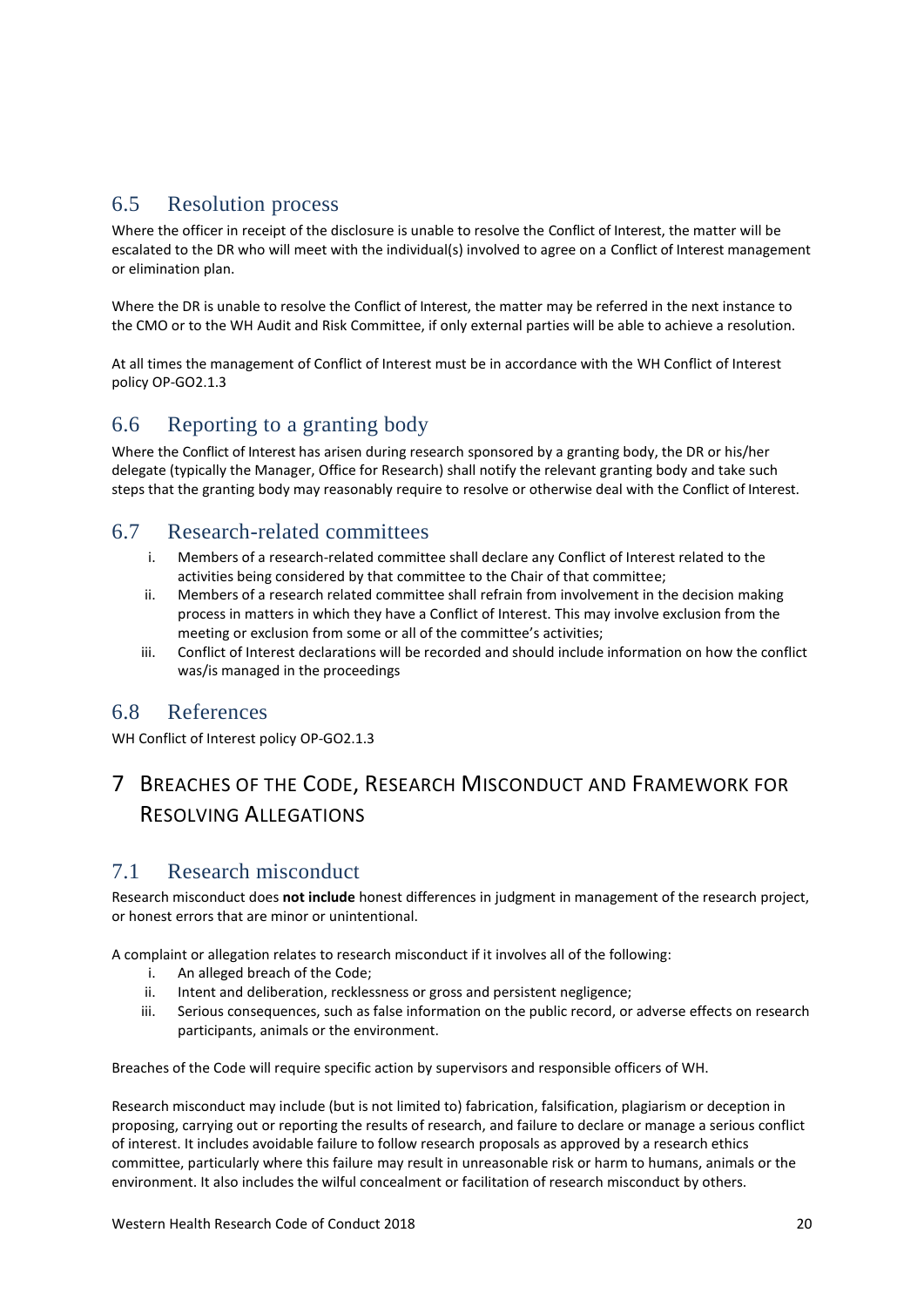Repeated or continuing breaches of the Code may also constitute research misconduct, and will be considered as such where these have been the subject of previous counselling or specific direction.

Examples of research misconduct include, but are not limited to:

- i. Fabrication of results
- ii. Falsification or misrepresentation of results
- iii. Plagiarism
- iv. Misleading assignment of authorship
- v. Failure to declare and manage serious conflicts of interest
- vi. Falsification or misrepresentation to obtain funding
- vii. Conducting research without ethics approval as required by the National Statement on Ethical Conduct in Research Involving Humans and the Australian Code of Practice for the Care and Use of Animals for Scientific Purposes
- viii. Risking the safety of human participants, or the wellbeing of animals or the environment
- ix. Deviations from the Code that occur through gross or persistent negligence
- x. Wilful concealment or facilitation of research misconduct by others.

WH regards any incident involving proven scientific misconduct as serious, and will take appropriate action. Such actions may include dismissal in accordance with WH Disciplinary Procedure and relevant laws.

Disciplinary action may also be taken against a complainant who is found to have made a malicious or vexatious allegation against a colleague.

## <span id="page-20-0"></span>7.2 Confidentiality

Allegations of research misconduct can be extremely serious for the individual/s concerned and their home institute. A proven case of research misconduct may end a research career. It may also cause substantial reputational damage to the host institution and impact on viability of collaborations, competitiveness for funding and community support. Reputational damage to an individual or to WH cannot be undone once an allegation has become common knowledge.

Given the potential for extreme consequences, it is imperative that strictest confidentiality is observed by everyone who is party to an allegation and investigation into research misconduct. In particular, the identity of the person subject to the allegation needs to be protected in the course of initial investigation while the facts and merits of a case are being established. The identity of a complainant will also be protected.

Confidentiality is not the same as anonymity. Anonymous complaints are not encouraged and may not be investigated if they raise concerns over a lack of procedural fairness.

#### <span id="page-20-1"></span>7.3 Purpose

To clearly set out how to report an allegation of research misconduct and the procedure for handling Research Misconduct allegations within WH.

## <span id="page-20-2"></span>7.4 Scope

All research staff, scientists, clinicians and students of WH who do not hold a fractional salaried appointment with any of WH's academic partners.

For staff with dual or multiple appointments, the policy of the institution that owns the research or activity, or majority share thereof, that the breach or misconduct relates to will apply upon agreement between the relevant parties.

## <span id="page-20-3"></span>7.5 Procedure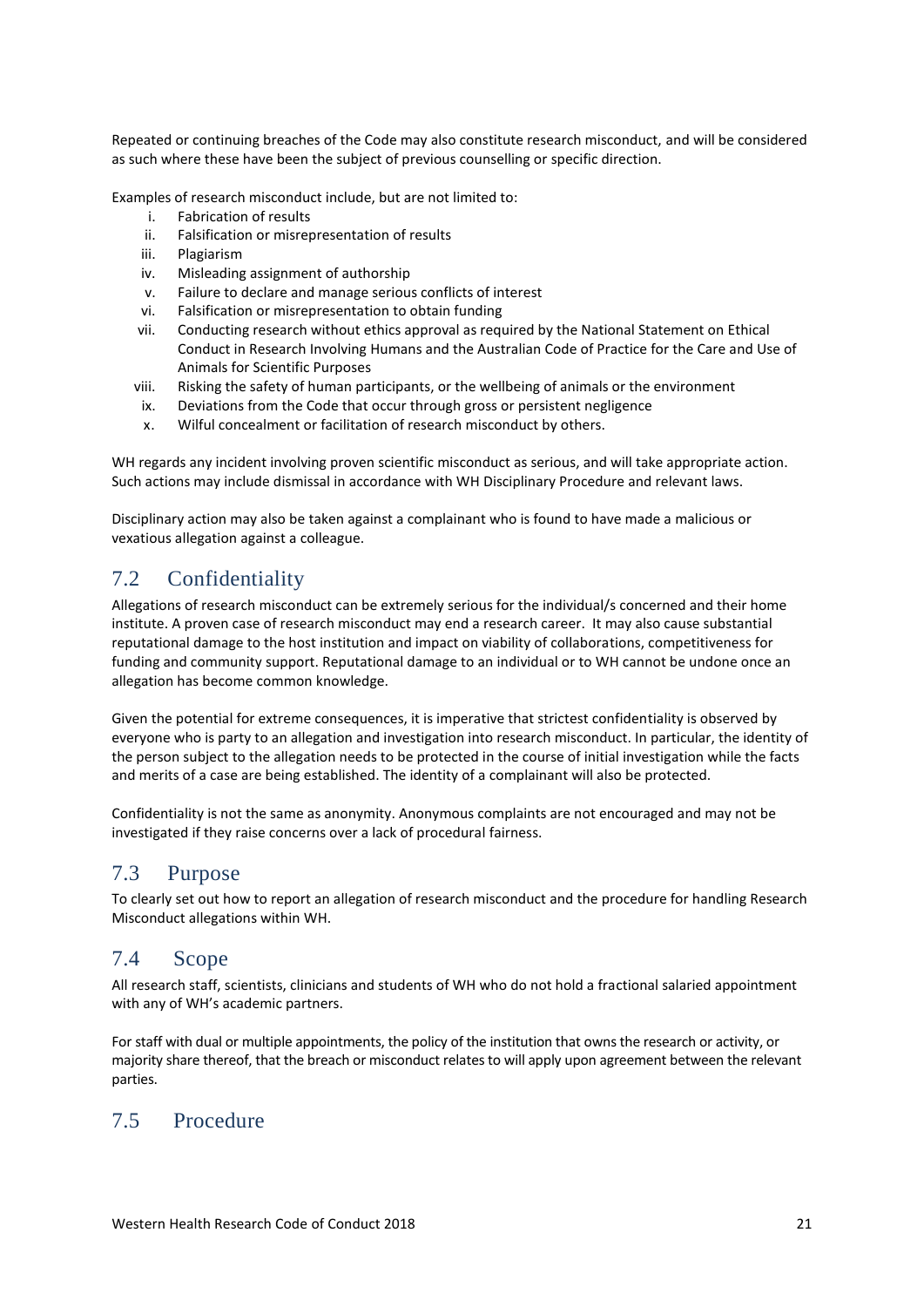#### <span id="page-21-0"></span>**7.5.1 Reporting research misconduct**

WH expects any staff member or student who believes that research misconduct may have occurred to bring this to the attention of management in a timely manner.

It should be noted that disputes and disagreements over authorship are quite common, while other kinds of research misconduct are relatively rare.

In the first instance, an informal and confidential approach to either the DR or Research Program Director would be appropriate.

Following consultation with one of the nominated positions above; one option is to raise an allegation in writing with the Designated Person (DP).

#### <span id="page-21-1"></span>**7.5.2 Designated Person**

The Designated Person (DP) is a senior member at WH who is experienced in research and research management. The role of the DP is to advise the CMO whether allegations appear to be justified and whether a *prima facie* case exists.

The Director of Research is WH's DP for handling research misconduct allegations or if not available or otherwise conflicted, the Research Program Director can be approached.

Allegations of research misconduct or breaches of the Australian Code or WH Research Code at WH can be sent by email to [research@wh.org.au](mailto:research@wh.org.au)

The DP receives a written allegation, conducts a preliminary investigation, and provides advice to the CMO or his/her delegated officer. The DP must maintain full records of all matters that relate to allegations of research misconduct.

If an allegation concerns the DP(s), the person raising the allegation should consult an Adviser in research integrity in the first instance, who can advise on where such an allegation should be directed. [i.e.: Chair or Deputy Chair, or Audit and Risk Committee]

#### **Receipt of allegation of research misconduct**

All allegations of research misconduct are taken seriously and responded to promptly.

#### **Designated Person preliminary investigation**

Where an allegation of a breach of the WH Research Code or research misconduct is received, the WH DP will initially consult with the WH Human Resources Officer to establish whether the researcher who is the subject of the allegation is employed solely by WH, or holds a conjoint appointment with any of WH's onsite academic partners.

Where a staff member subject to an allegation of research misconduct holds a part-time appointment with any of WH's any academic partners and the allegation pertains to a project that is collaborative in nature, the WH DP will contact their University respective contact and work with the appropriate University officers to further investigate the allegation and determine who and how the matter will be managed from here on..

The WH DP will deal with allegations involving researchers who are employed only by WH. Where an academic partner may also have a vested interest in a research allegation, agreement between the two parties should be reached on which entity will manage the process. This should be underpinned around the nature of the allegation and who is best resourced and experienced to manage the nature of the allegation on behalf of all interested parties. The DP will undertake a preliminary investigation and provide a report to the CMO to advise whether in the DP's opinion:

i. The allegation involves a breach of the WH Research Code due to lack of intent or seriousness: in this case the DP report will provide recommendations to ensure the issue is corrected and to reduce the likelihood of any recurrence; or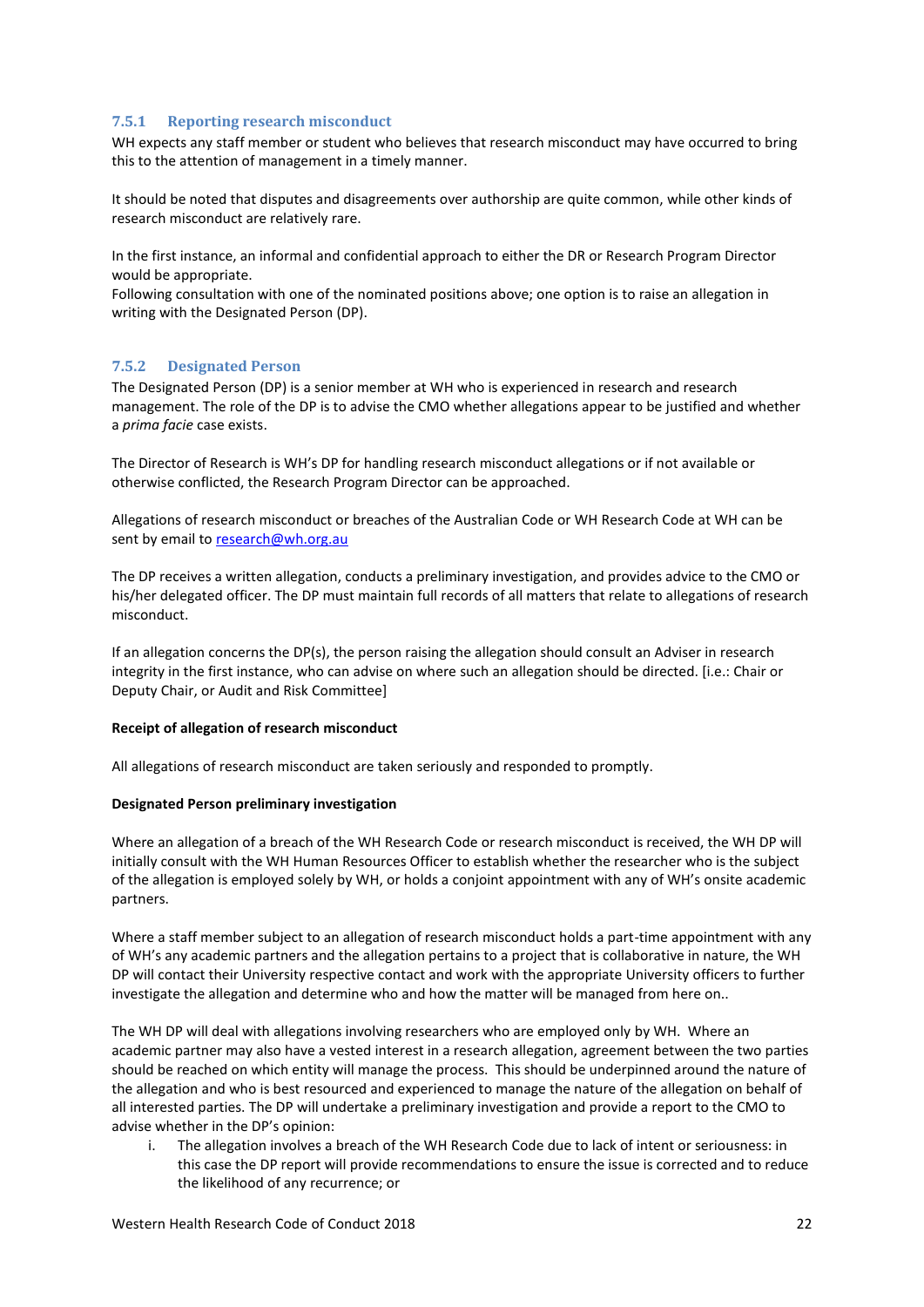- ii. A *prima facie* case of Research Misconduct exists:
	- If the Research Misconduct is not admitted by the relevant person, then the DP report will include a recommendation for a research misconduct inquiry by an Internal or External inquiry panel;
	- If the allegation involves a collaborative team with researchers from another institution, and/or a student enrolled at a University, the investigation and inquiry may involve more than one institution; in such cases the DP is responsible for ensuring appropriate coordination if WH agrees to assume the lead management role of the allegation process.

The DP report should also include any recommendations to ensure the issue is corrected and to reduce the likelihood of any recurrence; or

iii. No breach of the WH Research Code (including research misconduct) has occurred and the allegation(s) should be dismissed.

On receipt of the DP report, the CMO must decide whether to accept the advice and how to proceed. WH may nominate a person to the role of Assistant DP who will provide support and assistance to the DP in the process of conducting the preliminary investigation.

#### <span id="page-22-0"></span>**7.5.3 Internal or external research misconduct inquiry**

An Inquiry is used to examine the evidence and make a judgment on whether Research Misconduct has occurred.

The DR will decide whether an Internal or an External Inquiry is appropriate, in accordance with the requirements set out in the WH Research Code.

The Inquiry panel is generally composed of senior researchers and professionals familiar with the WH Research Code, and all members must be free from bias or conflicts of interest.

- i. WH may draw on external expertise as required for membership of an internal inquiry panel.
- ii. The person/s responding to the allegations may have a support person attend the Inquiry with him/her/them.
- iii. Legal representation is only allowed in an independent External Inquiry.
- iv. Panel members who conduct an independent External Inquiry must not be employed by WH, have other current or recent dealings with the WH or otherwise be subject to a reasonable perception of bias.

The Inquiry panel advises the DR of the findings and whether Research Misconduct has occurred. Where the Inquiry panel has found that Research Misconduct has occurred ("Proven Research Misconduct"), it may include recommendations to the DR on disciplinary actions and scientific remedies, provided that the decision on actions and remedies will be made by the DR in the DR's absolute discretion (having appropriate regard to the WH Employment Agreement and relevant laws).

#### <span id="page-22-1"></span>**7.5.4 Notifications and remedies**

In accordance with the WH Research Code, the DR must inform all relevant parties, including affected staff and collaborators at other institutions, of the outcome of an investigation into an alleged breach of the WH Research Code, including research misconduct inquiry findings, and the actions taken by the Institute.

- i. Journal co-authors and journal editors will require notification if a retraction is required.
- ii. Funding bodies require notification of grants which may be affected, for example the NHMRC requires notification of the decision from any preliminary investigation or formal inquiry into any alleged Research Misconduct, whether conducted internally or independently, and reasons for that decision within ten (10) working days of reaching that decision.

The DR will decide what disciplinary actions and scientific remedies are required in cases where a breach of the Code or Proven Research Misconduct have been established, in accordance with the WH Employment Agreement and Disciplinary Policy and relevant law, and the action taken will depend on the seriousness of the misconduct and the surrounding circumstances.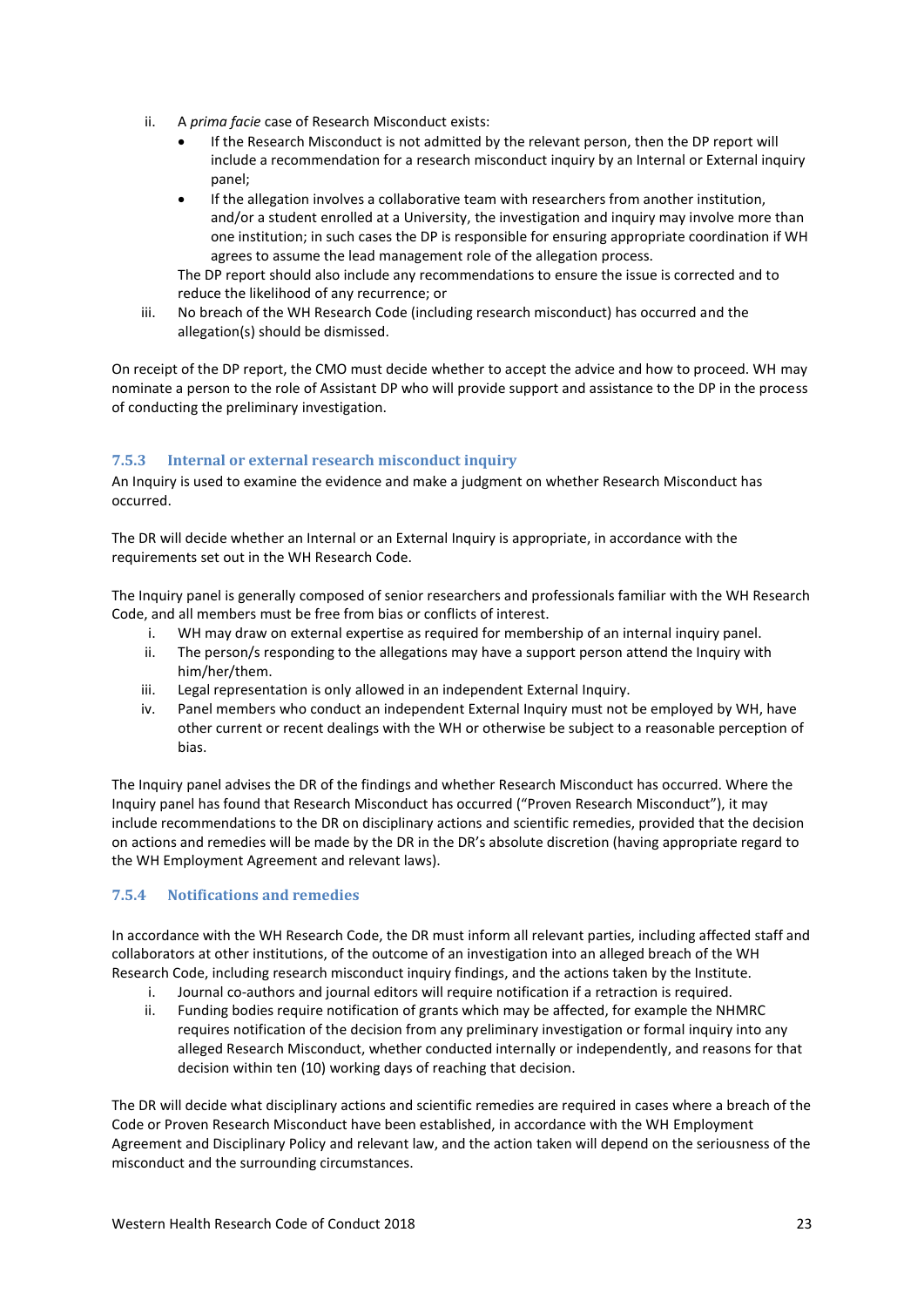Possible disciplinary actions for a Breach of the WH Research Code that does not constitute Research Misconduct include:

- i. Counselling or advice;
- ii. Increased supervision of future research;
- iii. Written warnings;
- iv. Demotion; or
- v. Any other action deemed necessary in the circumstances.

Possible disciplinary actions for Proven Research Misconduct include:

- i. Written warnings;
- ii. Demotion;
- iii. Reduction of pay;
- iv. Partial suspension;
- v. Termination of employment; and/or
- vi. Any other action deemed necessary in the circumstances.

An established Breach of the WH Research Code or Proven Research Misconduct will be recorded on the personnel file of the person involved.

Scientific remedies may involve journal retractions to correct the public record and notifications to funding bodies.

Careful review of subsequent work, and work practices is recommended.

If allegations are shown to be unfounded, WH will make every effort to reinstate the reputation of the accused researcher. If allegations are shown to be vexatious or mischievous, complainants who are employees of WH will face appropriate disciplinary action in accordance with the WH Disciplinary Policy.

#### <span id="page-23-0"></span>7.6 Steps for raising an allegation

#### <span id="page-23-1"></span>**7.6.1 Advisers in Research Integrity**

Discuss your concerns with the most appropriate person:

- i. your supervisor;
- ii. your research Unit Head and/or
- <span id="page-23-2"></span>iii. WH designated person(DP): WH Director of Research or the Research Program Director

## 7.7 Investigation by Designated Person

#### <span id="page-23-3"></span>**7.7.1 Steps**

- i. Issue of concern or allegation is reported to the DP in writing.
- ii. NHMRC, or other funding body, as appropriate, notified of the receipt of an allegation of Research Misconduct (within 10 working days).
- iii. Communication between DP and the person raising allegation, if known.
- iv. If the allegation is reported anonymously, the documentation provided is reviewed.
- v. Meeting of DP and person the allegations are against.
- vi. DP investigate the issues, including interviewing any other people who may have relevant information, reviewing primary data and any other appropriate actions.
- vii. DP prepares a report on the Preliminary Investigation for the Chief Medical Officer in accordance with section 2.5 of the Procedures and the WH Research Code with findings and recommendations.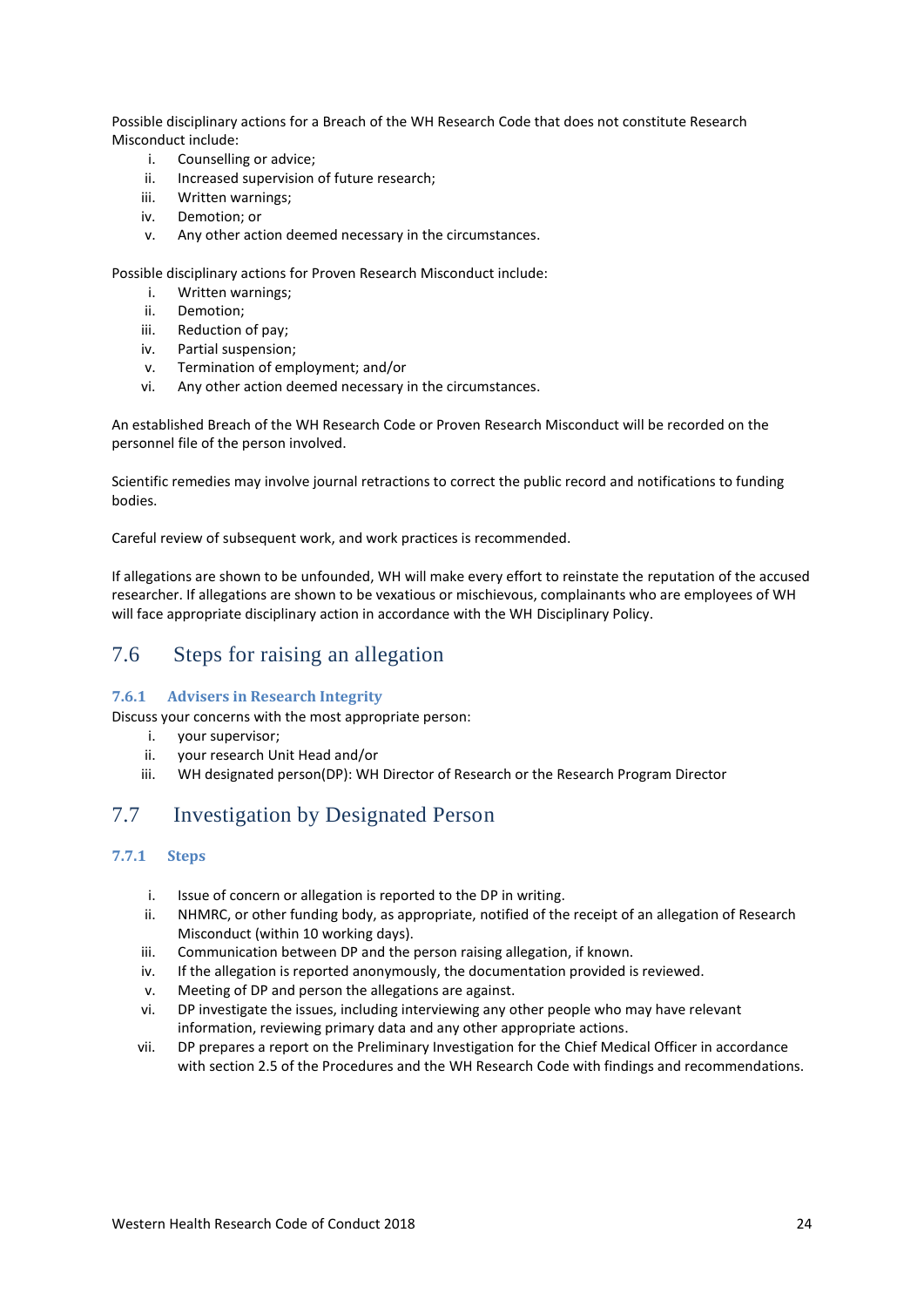## <span id="page-24-0"></span>7.8 Decision by Chief Medical Officer

#### <span id="page-24-1"></span>**7.8.1 Steps**

- i. Chief Medical Officer reviews advice, decides whether to accept the advice and how to proceed.
- ii. If relevant, appropriate Executive Director is also contacted.
- iii. NHMRC, or other funding body, as appropriate, notified of the decision resulting from the Preliminary investigation (within 10 working days)
- iv.

## <span id="page-24-2"></span>7.9 Definitions

| Allegation                    | An unproved assertion                                                                                                                                                                                                                                                                                      |
|-------------------------------|------------------------------------------------------------------------------------------------------------------------------------------------------------------------------------------------------------------------------------------------------------------------------------------------------------|
| <b>Breach</b>                 | Failure to observe the "Australian Code", minor deviation                                                                                                                                                                                                                                                  |
| Misconduct                    | Improper professional behaviour                                                                                                                                                                                                                                                                            |
| Research Misconduct           | Improper behaviour which can include plagiarising, fabricating or altering<br>data with the intent to mislead; denying authorship when a person meets<br>the criteria or "honorary" authorship when authorship is given but does<br>not meet authorship criteria. Serious breach of the "Australian Code". |
| Designated Person (DP)        | A senior member of the Institute experienced in research and research<br>management.<br>[NB: The Designated Person at WH is the Executive Director Research]                                                                                                                                               |
| Advisor in Research Integrity | Senior staff (internal and external) nominated by the Institute to be an<br>advisor of research integrity ("advisors").                                                                                                                                                                                    |

### <span id="page-24-3"></span>7.10 References

| The University of Melbourne | Uni Melb Research Integrity                          |
|-----------------------------|------------------------------------------------------|
| Deakin University           | http://www.deakin.edu.au/research/research-integrity |
| Victoria University         | <b>VU Research Integrity</b>                         |

## <span id="page-24-4"></span>8. ASSOCIATED POLICIES AND PROCEDURES

For the purpose of ensuring that the most current WH policies applicable to this document can be accessed, below are their respective links.

All staff undertaking research at or on behalf of Western Health should familiarise themselves with the below WH policies.

- 1. [WH Code of Conduct P-GO2.2](http://inside.wh.org.au/policies-procedures-forms/_layouts/WordViewer.aspx?id=/policies-procedures-forms/WHDocuments/Code%20of%20Conduct.doc&DefaultItemOpen=1)
- 2. [Honorary Appointments OP-HR2.1.3](http://inside.wh.org.au/policies-procedures-forms/_layouts/WordViewer.aspx?id=/policies-procedures-forms/WHDocuments/Honorary%20Appointments.doc&DefaultItemOpen=1)
- 3. [Reporting of Professional Misconduct OP-HR3.3.3](http://inside.wh.org.au/policies-procedures-forms/_layouts/WordViewer.aspx?id=/policies-procedures-forms/WHDocuments/Reporting%20of%20Professional%20Misconduct.docx&DefaultItemOpen=1)
- 4. [Disciplinary Procedure: OP-HR5.2.1](http://inside.wh.org.au/policies-procedures-forms/_layouts/WordViewer.aspx?id=/policies-procedures-forms/WHDocuments/Disciplinary%20Procedure.docx&DefaultItemOpen=1)
- 5. [Intellectual Property and Moral Rights: P-RE2.1](http://inside.wh.org.au/policies-procedures-forms/_layouts/WordViewer.aspx?id=/policies-procedures-forms/WHDocuments/Intellectual%20Property%20and%20Moral%20Rights.doc&DefaultItemOpen=1)
- 6. [Research and Ethics P-RE1.1](http://inside.wh.org.au/policies-procedures-forms/_layouts/WordViewer.aspx?id=/policies-procedures-forms/WHDocuments/Research%20and%20Ethics.doc&DefaultItemOpen=1)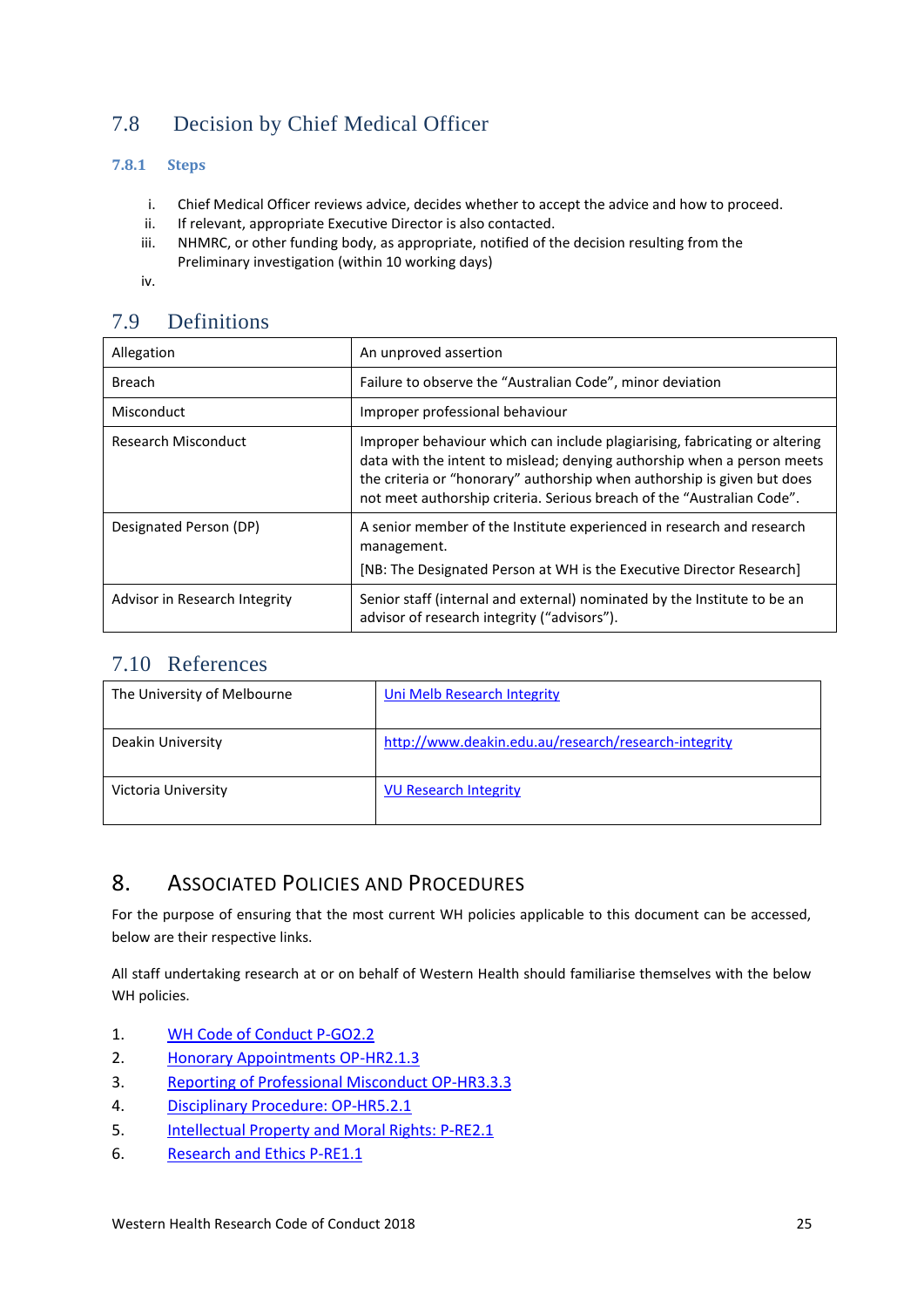## 9 APPENDICES

## 9.1 Roles and Responsibilities for a Multi-site Research Project

<span id="page-25-1"></span><span id="page-25-0"></span>

| <b>Coordinating Principal</b><br><b>Investigator (CPI)</b> | • Is appropriately clinically qualified and experienced to conduct the clinical trial<br>• Responsibilities include:<br>overall clinical conduct of the research project at all sites approved by the reviewing Human Research Ethics Committee<br>(HREC)<br>• medical care and supervision of participants<br>• submission of the ethics application to the reviewing HREC's research office<br>• ongoing communication with the reviewing HREC's research office<br>o dissemination of information from the HREC to site Principal Investigators, sponsor, and project/trial coordinator<br>∘ creation of a site specific assessment (SSA) form for each participating site and transferring it to the site Principal<br>Investigator<br>• Is thoroughly familiar with the research protocol and the investigational product(s)<br>• Is compliant with Good Clinical Practice (GCP) (if applicable to the research project) and regulatory requirements<br>• Is the Principal Investigator for their own site<br>• May delegate some duties to appropriately qualified and experienced staff, but remains responsible |
|------------------------------------------------------------|-------------------------------------------------------------------------------------------------------------------------------------------------------------------------------------------------------------------------------------------------------------------------------------------------------------------------------------------------------------------------------------------------------------------------------------------------------------------------------------------------------------------------------------------------------------------------------------------------------------------------------------------------------------------------------------------------------------------------------------------------------------------------------------------------------------------------------------------------------------------------------------------------------------------------------------------------------------------------------------------------------------------------------------------------------------------------------------------------------------------------|
| <b>Principal Investigator (PI)</b>                         | • Is appropriately clinically qualified and experienced to conduct the clinical trial at the site<br>• Responsibilities include:<br>• clinical conduct of the research project at the site<br>• medical care and supervision of participants at the site<br>∘ provision of site-specific documents* (as required) to the CPI for inclusion in the ethics application<br>∘ submission of the research governance/SSA application to the site research governance officer (RGO)<br>• ongoing communication with the site RGO<br>• Is thoroughly familiar with the research protocol and the investigational product(s)<br>• Is compliant with Good Clinical Practice (GCP) (if applicable to the research project) and regulatory requirements<br>• May delegate some duties to appropriately qualified and experienced staff, but remains responsible                                                                                                                                                                                                                                                                    |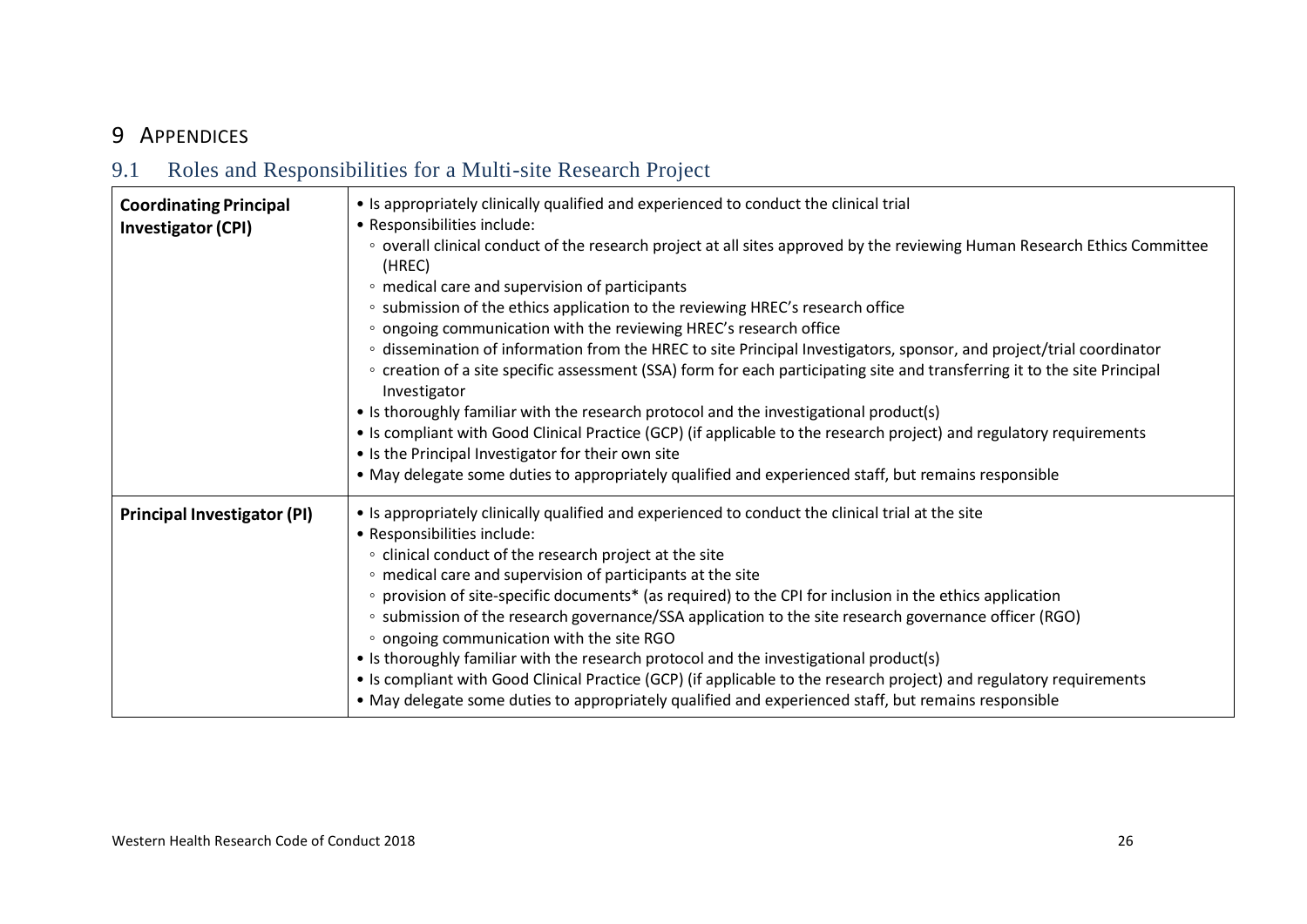| <b>Associate Investigator (AI)</b> | • Is appropriately clinically qualified and experienced to undertake duties in the research project<br>• Is thoroughly familiar with the research protocol and the investigational product(s)<br>• Is compliant with Good Clinical Practice (GCP) (if applicable to the research project) and regulatory requirements<br>• Performs research project duties as required, but does not have authority for the site or research project                                                                                    |
|------------------------------------|--------------------------------------------------------------------------------------------------------------------------------------------------------------------------------------------------------------------------------------------------------------------------------------------------------------------------------------------------------------------------------------------------------------------------------------------------------------------------------------------------------------------------|
| <b>Sponsor</b>                     | • Carries the medico-legal responsibility associated with the conduct of a research project (e.g. agreements, insurance,<br>indemnity)<br>• Usually initiates, organises and supports management of a research project<br>• May be an institution, investigator, collaborative group or commercial company<br>• Must be an Australian entity<br>• Is responsible for safety monitoring and reporting to the reviewing HREC in Victoria<br>• Is responsible for post-approval reporting to the reviewing HREC in Victoria |

\* Site-specific documents may include: curriculum vitae for site investigators; site-master participant information and consent form (PICF); complete Section 4 – Use of Ionising Radiation.

Detailed information is available at [https://www2.health.vic.gov.au/about/clinical-trials-and-research.](https://www2.health.vic.gov.au/about/clinical-trials-and-research)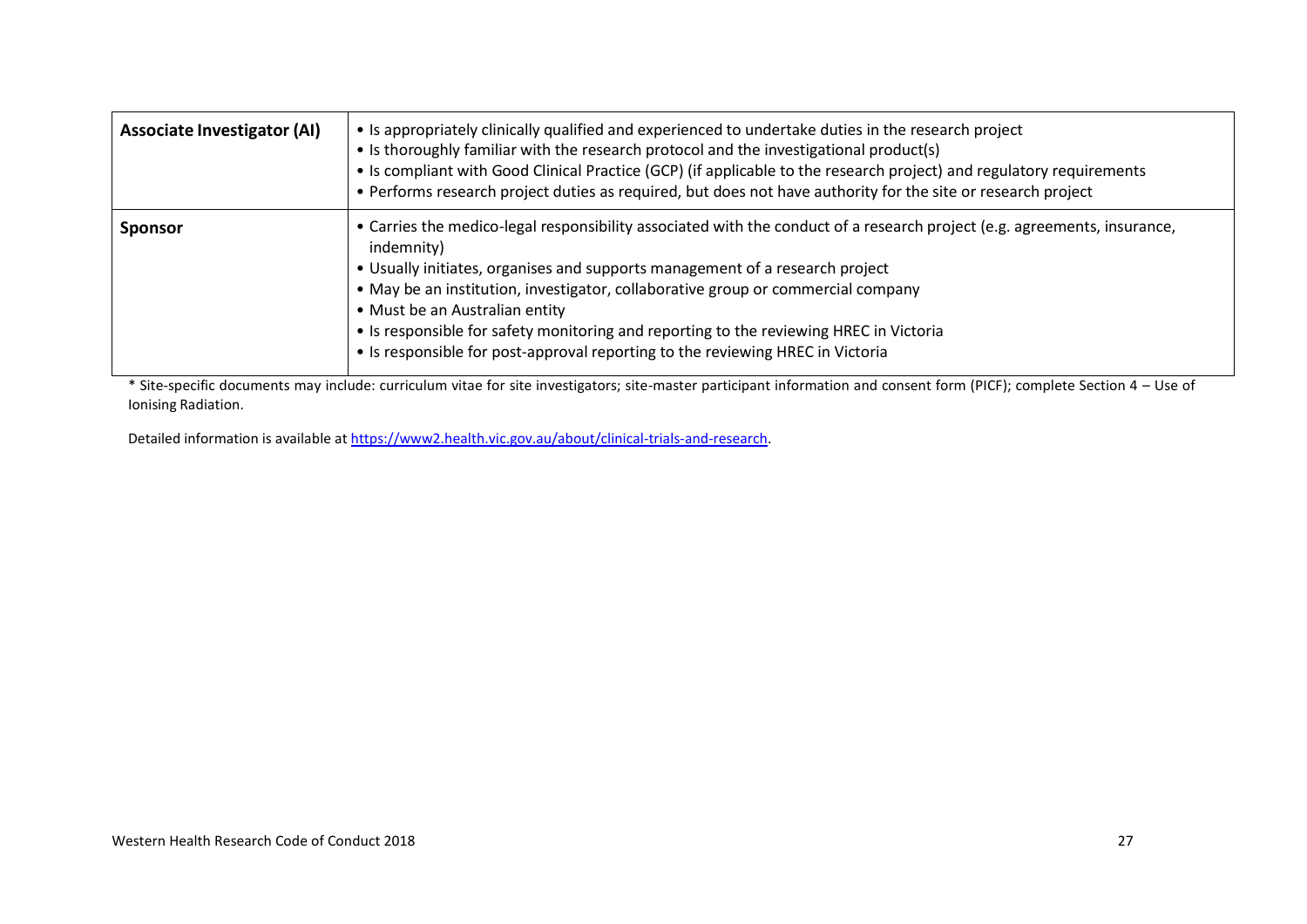## 9.2 Monitoring and Reporting

<span id="page-27-0"></span>

| Report                                                            | <b>CPI Responsibility</b>                                               | <b>PI Responsibility</b>                                                                                                                            | <b>Sponsor Responsibility</b>                                                                                                            |
|-------------------------------------------------------------------|-------------------------------------------------------------------------|-----------------------------------------------------------------------------------------------------------------------------------------------------|------------------------------------------------------------------------------------------------------------------------------------------|
| Safety report                                                     | • Communicate with sponsor<br>• Communicate with PI(s)<br>• Sign report | If safety event occurs at own site:<br>• Notify CPI, sponsor and site RGO<br>If safety event occurs at another site:<br>• Communicate with site RGO | • Submit Safety report to<br>reviewing HREC's research<br>office<br>• Communicate with                                                   |
| Annual safety report form<br>(interventional clinical trial only) | • Communicate with sponsor<br>• Communicate with PI(s)<br>• Sign report | • Communicate with site RGO                                                                                                                         | • Submit Annual safety report<br>form to reviewing HREC's<br>research office<br>• Communicate with                                       |
| Amendment request form                                            | • Communicate with sponsor<br>• Communicate with PI(s)<br>• Sign form   | • Communicate with CPI<br>• Communicate with site RGO -<br>research governance/SSA<br>amendment may be required                                     | • Submit Amendment request<br>form to reviewing HREC's<br>research office<br>• Communicate with                                          |
| Progress report - project form<br>(HREC)                          | • Communicate with sponsor<br>• Communicate with PI(s)<br>• Sign report | • On request, notify sponsor of<br>site information<br>• Communicate with site RGO                                                                  | • Submit Progress report - project<br>form<br>to reviewing HREC's research office<br>• Communicate with                                  |
| <b>Project final report/Site closure</b><br>report                | • Communicate with sponsor<br>• Communicate with PI(s)<br>• Sign report | • On request, notify sponsor of<br>site information<br>• Communicate with site RGO                                                                  | • Submit Project final<br>report/Site closure report to<br>reviewing HREC's research<br>office<br>• Communicate with CPI/trial           |
| Protocol deviation or violation report                            | • Communicate with sponsor<br>• Communicate with PI(s)<br>• Sign report | • Notify sponsor of<br>occurrence of protocol<br>deviation or violation<br>• Communicate with site RGO                                              | • Submit Protocol deviation or<br>violation report to reviewing<br>HREC's research office<br>• Communicate with<br>CPI/trial coordinator |
| Progress report - site form (RGO)                                 | N/A                                                                     | • Submit Progress report - site<br>form to site RGO                                                                                                 | N/A                                                                                                                                      |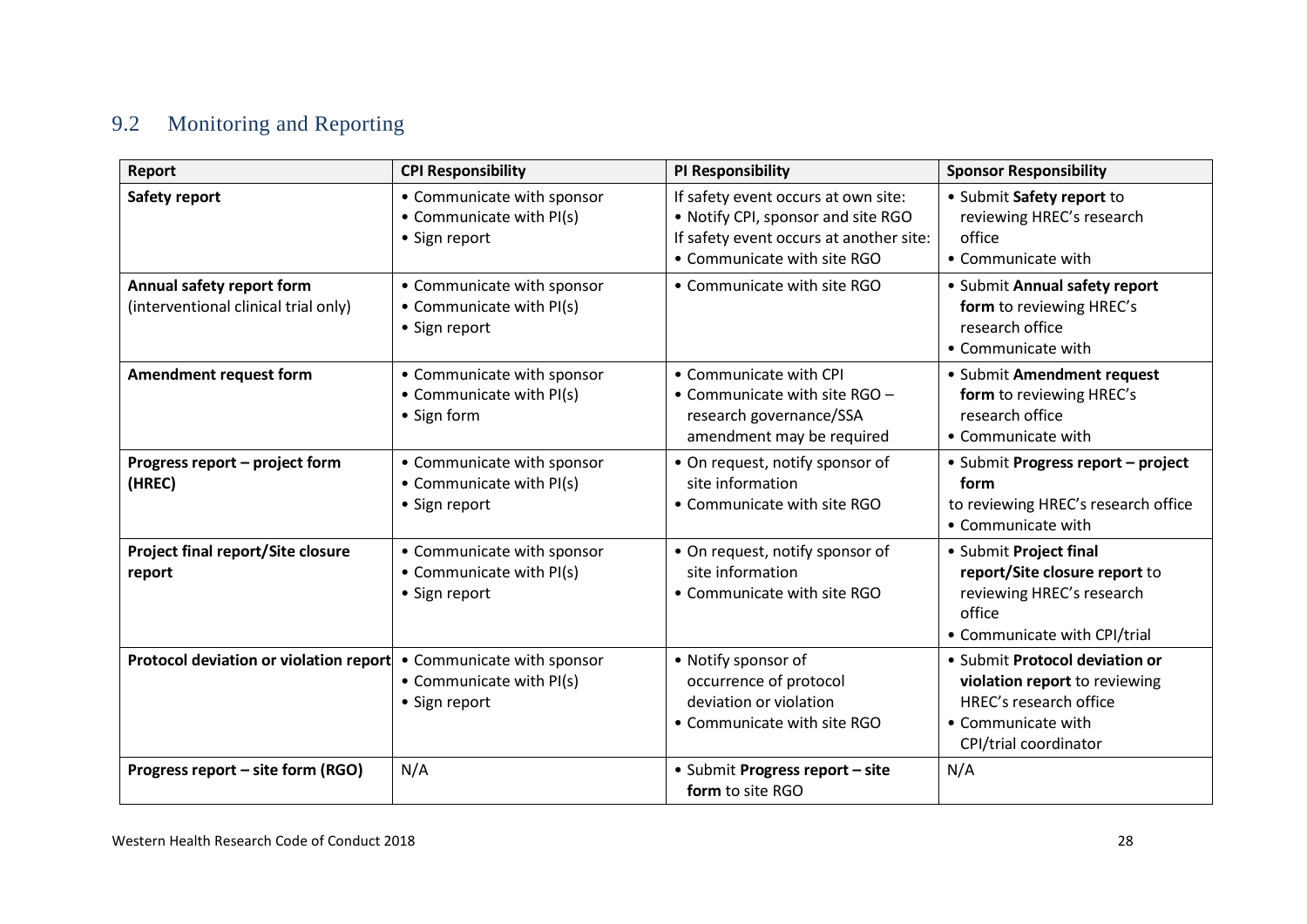| Site audit report for research | N/A                                                                     | • On request, submit Site audit<br>report for research to site RGO | N/A                    |
|--------------------------------|-------------------------------------------------------------------------|--------------------------------------------------------------------|------------------------|
| <b>Complaint report</b>        | I • If notified of complaint by PI,<br>forward to sponsor and reviewing | • Submit Complaint report to site<br><b>RGO</b>                    | • Record the complaint |

Monitoring and reporting information (Victoria) is available a[t https://www2.health.vic.gov.au/about/clinical-trials-and-research/clinical-trial-research/monitoring-](https://www2.health.vic.gov.au/about/clinical-trials-and-research/clinical-trial-research/monitoring-reporting)

[reporting](https://www2.health.vic.gov.au/about/clinical-trials-and-research/clinical-trial-research/monitoring-reporting)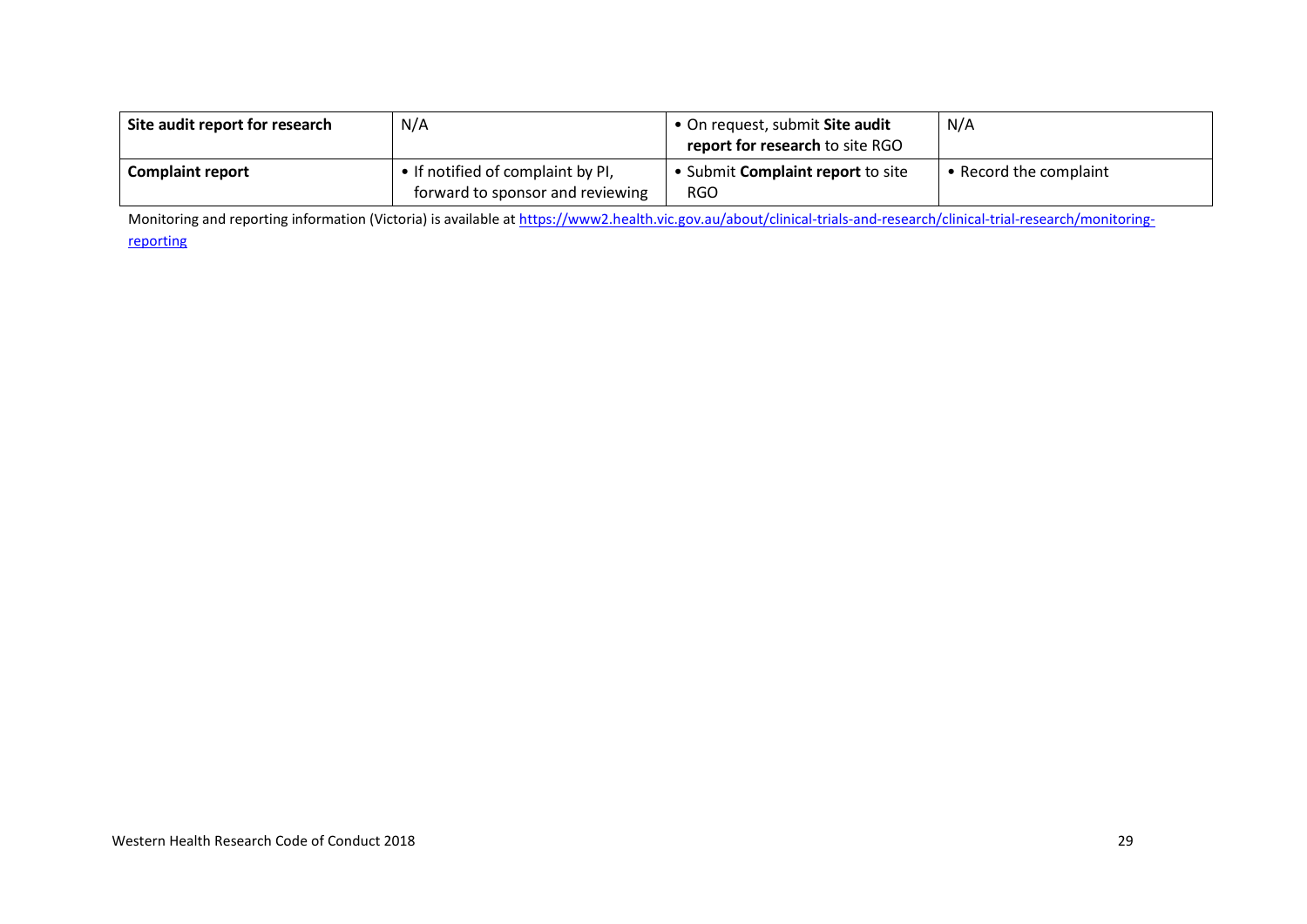## 9.3 Classification and Requirements For Research Conducted On WH Campuses: Governance Approval Guidelines

<span id="page-29-0"></span>

| <b>WESTERN HEALTH RESEARCH</b>                                                                                                                                                                                                                                                                                                                                                                                                                                                                                                                                                                                                                                                                                                                                                                                                                                                                                                                                                                                                                                                                                                                                                                                                                                                                                                                                                                                                                                                                                                                                                                                                                                                          | WCHRE ACADEMIC PARTNER RESEARCH (UOM & VU)                                                                                                                                                                                                                                                                                                                                                                                                                                                                                                                                                                                                                                                                                                                                                                                                                                                                                              | <b>COLLABORATIVE AND INDUSTRY SPONSORED RESEARCH</b>                                                                                                                                                                                                                                                                                                                                                                                                                                                                                                                                                                                                                                                                                                                                                                                                                                                                                                                                                                                                                                                                                                                                                                                                                                                                                                                                                                                                                                                                                                                                                                                                                                                                                   |  |
|-----------------------------------------------------------------------------------------------------------------------------------------------------------------------------------------------------------------------------------------------------------------------------------------------------------------------------------------------------------------------------------------------------------------------------------------------------------------------------------------------------------------------------------------------------------------------------------------------------------------------------------------------------------------------------------------------------------------------------------------------------------------------------------------------------------------------------------------------------------------------------------------------------------------------------------------------------------------------------------------------------------------------------------------------------------------------------------------------------------------------------------------------------------------------------------------------------------------------------------------------------------------------------------------------------------------------------------------------------------------------------------------------------------------------------------------------------------------------------------------------------------------------------------------------------------------------------------------------------------------------------------------------------------------------------------------|-----------------------------------------------------------------------------------------------------------------------------------------------------------------------------------------------------------------------------------------------------------------------------------------------------------------------------------------------------------------------------------------------------------------------------------------------------------------------------------------------------------------------------------------------------------------------------------------------------------------------------------------------------------------------------------------------------------------------------------------------------------------------------------------------------------------------------------------------------------------------------------------------------------------------------------------|----------------------------------------------------------------------------------------------------------------------------------------------------------------------------------------------------------------------------------------------------------------------------------------------------------------------------------------------------------------------------------------------------------------------------------------------------------------------------------------------------------------------------------------------------------------------------------------------------------------------------------------------------------------------------------------------------------------------------------------------------------------------------------------------------------------------------------------------------------------------------------------------------------------------------------------------------------------------------------------------------------------------------------------------------------------------------------------------------------------------------------------------------------------------------------------------------------------------------------------------------------------------------------------------------------------------------------------------------------------------------------------------------------------------------------------------------------------------------------------------------------------------------------------------------------------------------------------------------------------------------------------------------------------------------------------------------------------------------------------|--|
| Research will be Classified and/or Acknowledged as Western<br><b>Health when:</b>                                                                                                                                                                                                                                                                                                                                                                                                                                                                                                                                                                                                                                                                                                                                                                                                                                                                                                                                                                                                                                                                                                                                                                                                                                                                                                                                                                                                                                                                                                                                                                                                       | Research will be Classified and Acknowledged as Research of a<br><b>WCHRE Academic Partner when:</b>                                                                                                                                                                                                                                                                                                                                                                                                                                                                                                                                                                                                                                                                                                                                                                                                                                    | <b>Collaborative* Research is defined as research whereby:</b><br>1. WH has engaged or has been engaged as a collaborating                                                                                                                                                                                                                                                                                                                                                                                                                                                                                                                                                                                                                                                                                                                                                                                                                                                                                                                                                                                                                                                                                                                                                                                                                                                                                                                                                                                                                                                                                                                                                                                                             |  |
| The study protocol is owned by Western Health and WH<br>1.<br>is study sponsor and ultimately owns the research<br><b>Intellectual Property</b><br>WH is the named entity on the CTN notification to the<br>2.<br><b>TGA</b><br><b>Requirements:</b><br>1. The PI must be an employee of WH (Honorary appointees<br>can't fulfil this requirement for studies that require TGA<br>notification. For non TGA notifiable interventions this will<br>be a case by case assessment by the office for Research.)<br>WH must be identified as the sponsor and site of the<br>2.<br>study (excluding commercially sponsored trials)<br>Non WH employed researchers involved in the research<br>3.<br>with access to patients and/or their data, or need to use<br>WH equipment must have an honorary appointment<br>WH is the primary entity acknowledged in publications<br>4.<br>and other media platforms as agreed between the<br>parties<br><b>Honorary Appointments</b><br>Non WH employees conducting research/diagnostic related<br>investigations on WH patients must have a researcher and/or<br>clinical honorary appointment to carry out these activities on WH<br>patients<br>Where WH is the investigating site, Honorary appointments will<br>only be provided in accordance with clause 7.8 Limitations of the<br><b>WH Honorary Appointment policy.</b><br>Researcher honorary appointments are for a specific project and<br>cannot be assumed to apply on other projects without<br>authorisation from the Office for Research<br>An honorary appointment application is not required if the project<br>does not involve access to WH patients and/or their data or use of | 1. The study protocol is owned by the WCHRE academic<br>partner and/or:<br>a. All aspects of the research will be conducted by<br>staff and resources of the academic partner<br>b. The research does not involve access to WH<br>patients or their data<br>Research participants are recruited directly<br>c.<br>from the community, and;<br>i. are not deemed WH patients in any<br>capacity<br>ii. are not recruited into a WH study<br>iii. are not recruited from any WH clinic<br>Research is laboratory based utilising WCHRE facilities<br>2.<br>and fully supported by the academic institute<br><b>Requirements:</b><br>Ethics approval and governance authorisation approval is<br>1.<br>the sole responsibility of the academic partner initiating<br>and conducting the research<br>Notification to the WH Office for Research of projects<br>2.<br>being conducted on site at WCHRE involving community<br>human subjects | institute in the conduct of research initiated by another<br>entity.<br><b>Requirements:</b><br>1. For commercially sponsored or investigator initiated<br>trials involving patients, WH is identified as the study<br>site:<br>a. the PI must be an employee of WH<br>study sponsor must be an Australian legal<br>b.<br>entity<br>c. trial arrangements are to be agreed exclusively<br>between the sponsor and WH<br>An Australian legal entity can assume the role of Sponsor<br>2.<br>for Investigator initiated trials<br>All clinical trial obligations that are assigned to WH as<br>3.<br>study site, need to be executed by WH staff unless<br>otherwise agreed to by PI and WH Divisional Director and<br>in accordance with clause 7.8 Limitations of the WH<br>Honorary Appointment policy.<br>All collaborative research must:<br>4.<br><b>Be ethically approved</b><br>а.<br>Have Site Specific Authorisation from WH<br>b.<br>Have an Agreement in place that defines the<br>c.<br>terms of the collaboration<br>Acknowledges WH in publications and other<br>d.<br>media platforms as appropriate<br>WH Governance approval is required if the study will be utilising<br>WH resources or services or where WH is a collaborating institute /<br><b>Study site</b><br>Research involving Western Health patients and/or their data is to<br>be conducted in collaboration with Western Health. When the<br>research is involving Western Health patients, Western Health will<br>be the investigating site and provide the PI and related study<br>resources . A suitable research agreement must be in place.<br>Student Research involving WH patients or their data (excl<br><b>Scholarly Selective students):</b> |  |
| WH resources.                                                                                                                                                                                                                                                                                                                                                                                                                                                                                                                                                                                                                                                                                                                                                                                                                                                                                                                                                                                                                                                                                                                                                                                                                                                                                                                                                                                                                                                                                                                                                                                                                                                                           |                                                                                                                                                                                                                                                                                                                                                                                                                                                                                                                                                                                                                                                                                                                                                                                                                                                                                                                                         | 1. Student must have a WH supervisor / sponsor<br>2. Student must have an honorary appointment                                                                                                                                                                                                                                                                                                                                                                                                                                                                                                                                                                                                                                                                                                                                                                                                                                                                                                                                                                                                                                                                                                                                                                                                                                                                                                                                                                                                                                                                                                                                                                                                                                         |  |